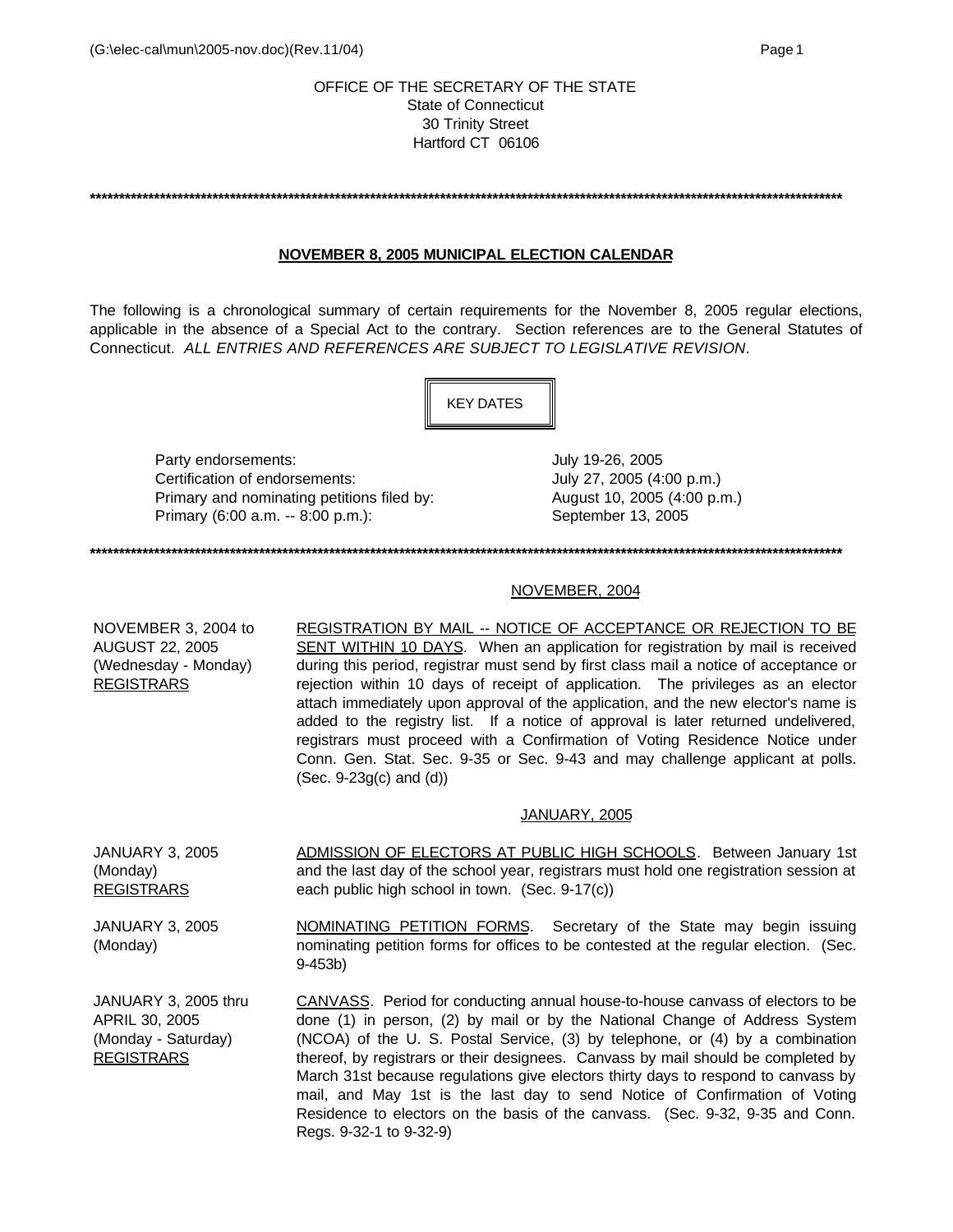JANUARY 7, 2005 (Friday)

JANUARY 31, 2005 (Monday)

committees. The period disclosed is October 20, 2004 through December 31, 2004. (Sec. 9-333j)

CAMPAIGN FINANCE FILING DATE. All committees except state central

CAMPAIGN FINANCE FILING DATE. State Central Committees. The period disclosed is October 15, 2004 through December 31, 2004. (Sec. 9-333j)

## FEBRUARY, 2005

FEBRUARY 6, 2005 to REPORT TO SECRETARY OF NUMBER OF VOTING MACHINES. Town Clerks shall notify the Secretary of the State during the first week of February in each year of the total number of names on the registry list and on each enrollment list and the total number of unaffiliated electors, and the total number of voting machines, by district, in such town. If the number of machines is less than the number required under Section 9-238, the town clerk shall include an explanation of the discrepancy. Each town clerk shall also file a duplicate copy of such notification with officials who are required to provide voting machines under Section 9-238. (Sec. 9-238a)

## APRIL, 2005

- APRIL 7, 2005 (Thursday) CAMPAIGN FINANCE FILING DATE. All committees, except state central committees. The period disclosed is January 1, 2005 through March 31, 2005. (Sec. 9-333j)
- APRIL 11, 2005 CAMPAIGN FINANCE FILING DATE. State Central Committees. The period disclosed is January 1, 2005 through March 31, 2005. (Sec. 9-333j)

# MAY, 2005

MAY 1, 2005 **REGISTRARS** NOTICE OF CONFIRMATION OF VOTING RESIDENCE. Last day to send Notice of Confirmation of Voting Residence to electors on the basis of the canvass. (Sec. 9-35)

> LIST OF OFFICES—FILING WITH SECRETARY OF THE STATE. Last day for clerk to file with Secretary of the State list of offices to be filled, terms thereof and number of candidates for which each elector may vote. Secretary of the State, within 70 days after receipt, to return a copy. Clerk, within 10 days after receiving the copy, must mail a copy to each town chairman. (Sec. 9-254)

POLITICAL PARTIES PARTY RULES. Last day to file with Secretary of the State change in party rules regarding the method of party endorsement for a candidate to run for municipal office if endorsement made on, July 19, 2005. If endorsement is made on July 26, 2005, then May 26, 2005 is last day. At least 60 days before endorsement, one copy of party rules governing such endorsement must be filed with the Secretary of the State. One copy of revised local party rules (and any amendments thereto) must also be filed forthwith with town clerk and state central committee. (Applies only when new rules are adopted or existing rules are amended or rescinded.) (Secs. 9-372(5)(B), 9-374 and 9-375)

## JUNE, 2005

| <b>JUNE 1, 2005</b> | <b>INACTIVE LIST.</b> The registrars prepare inactive registry and enrollment lists of (1) |
|---------------------|--------------------------------------------------------------------------------------------|
| (Wednesday)         | any person whose notice of approval of mail-in was returned undeliverable and who          |
| <b>REGISTRARS</b>   | did not respond to a Confirmation of Voting Residence                                      |

FEBRUARY 12, 2005 (Sunday - Saturday) MUNICIPAL CLERK

(Monday)

(Sunday)

MAY 12, 2005 (Thursday) MUNICIPAL CLERK

MAY 19, 2005 (Thursday)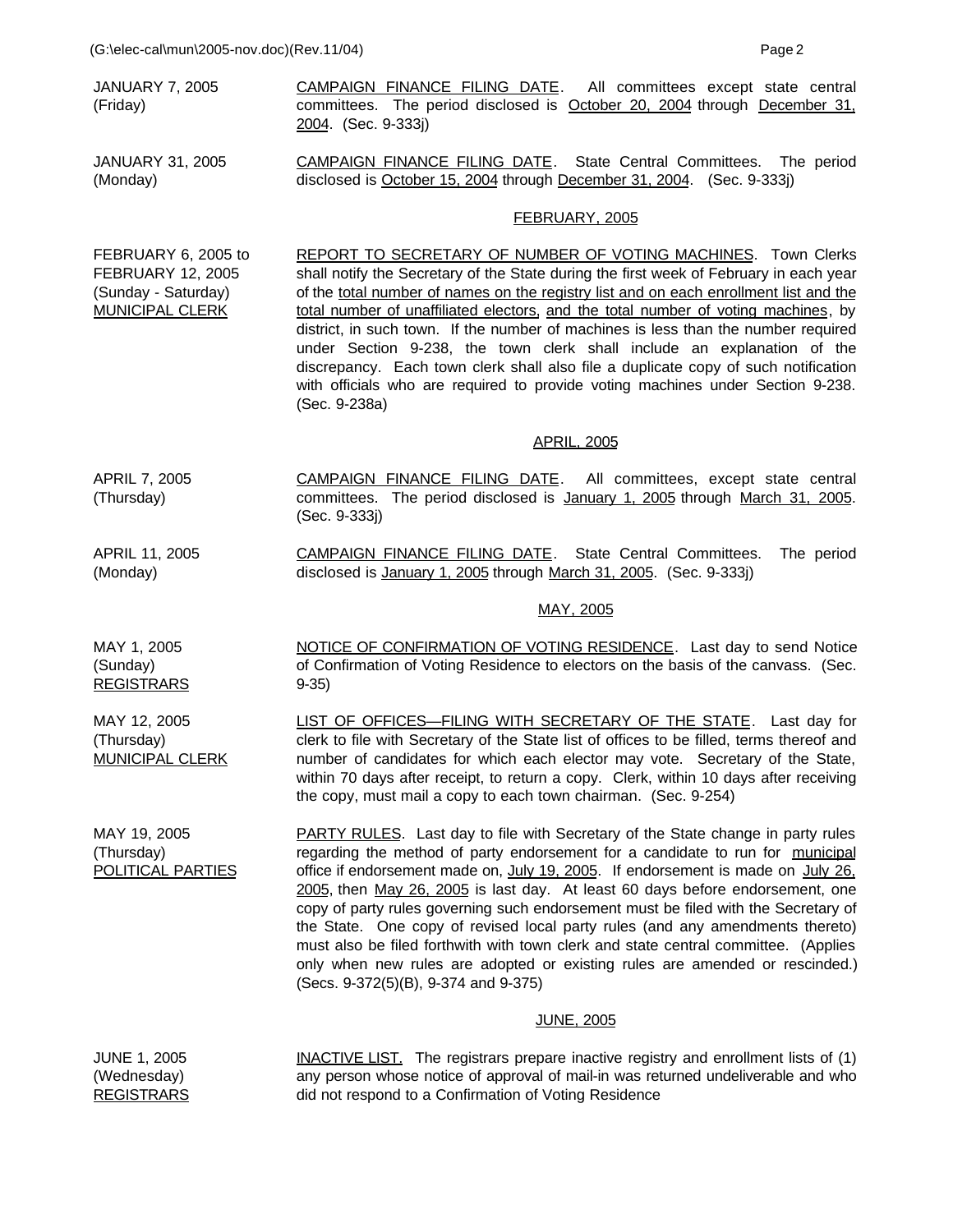JUNE 14, 2005 (Tuesday)

LEGISLATIVE BODY

Notice sent thirty days prior to this date, and (2) any person who was sent a Confirmation of Voting Residence Notice between January 3, 2005--May 1, 2005 or between January 2, 2002—May 1, 2002 or between January 2, 2003—May 1, 2003 or between March 2, 2004--May 1, 2004, on the basis of the canvass and did not respond within thirty days after it was sent (and was not restored). The inactive list is sent to the polls. Electors on the inactive list may sign a restoration form at the polls and, if the registrar or assistant registrar of voters in the polls consents, such elector may vote. (Secs. 9-23g(c), 9-35 and 9-42(c))

REMOVE FROM INACTIVE LIST. The registrars remove from the inactive registry list (and enrollment list) all electors who were sent a Confirmation of Voting Residence Notice between January 2, 2001--May 1, 2001 and did not respond within thirty days after it was sent (and were never restored to the active list). (Sec. 9-35)

JUNE 13, 2005 (Monday) REGISTRARS PARTY TRANSFER -- MUNICIPAL PRIMARY. Last day that an enrolled elector can transfer from one party to another and be eligible to vote in municipal primary of new party. (Sec. 9-59)

JUNE 14, 2005 (Tuesday) **REGISTRARS** MUNICIPAL CLERK POLLING PLACE – ADJACENT DISTRICT -- PRIMARY. Last day for registrars, when necessary, to designate to the municipal clerk a polling place in an adjacent voting district for municipal primary. Within 10 days after such filing, municipal clerk to publish notice. (Sec. 9-168b)

> VOTING DISTRICTS. Last day to make changes in the boundaries of voting districts for municipal primary. (Sec. 9-169)

## JULY, 2005

- JULY 7, 2005 (Thursday) CAMPAIGN FINANCE FILING DATE. Lobbyists who, together with their spouses and dependents, make aggregate contributions or purchases from political committees of more than \$1,000 in a fiscal year must annually file a sworn statement itemizing such contributions and purchases with the Secretary of the State on the second Thursday in July. Other lobbyists must also file a sworn statement. (Secs. 9-333L(g) and 9-333j(d))
- JULY 7, 2005 (Thursday) CAMPAIGN FINANCE FILING DATE. All committees, except state central committees. The period disclosed is April 1, 2005 through June 30, 2005. (Sec. 9- 333j)

JULY 11, 2005 (Monday) CAMPAIGN FINANCE FILING DATE. State Central Committees. The period disclosed is April 1, 2005 through June 30, 2005. (Sec. 9-333j)

JULY 13, 2005 (Wednesday) TOWN CHAIRMEN NOTICE OF CAUCUS. Last day to publish notice of endorsement caucus, if caucus is the endorsing authority for municipal office, if caucus is held on July 19, 2005. If caucus is held July 26, 2005, then July 20, 2005 is the last day. Notice must be published at least 5 full days before the caucus. Party rules may require earlier notice. (Sec. 9-390)

JULY 14, 2005 (Thursday) REGISTRARS WAIVER OF ACCESSIBILITY OF POLLING PLACE. Last day that registrars may file with Secretary of the State a request for a waiver to provide accessible polling place for physically disabled, for primary. (Sec. 9-168d)

JULY 15, 2005 (Friday) MINOR PARTIES MINOR PARTY RULES. Minor parties must have filed with the Secretary of the State, by this date, party rules regulating the manner in which the party nominates candidates for public offices for which it has minor party status. One copy of revised local party rules (and any amendments thereto) must also be filed forthwith with town clerk. (Secs. 9-372(6), 9-374 and 9-375)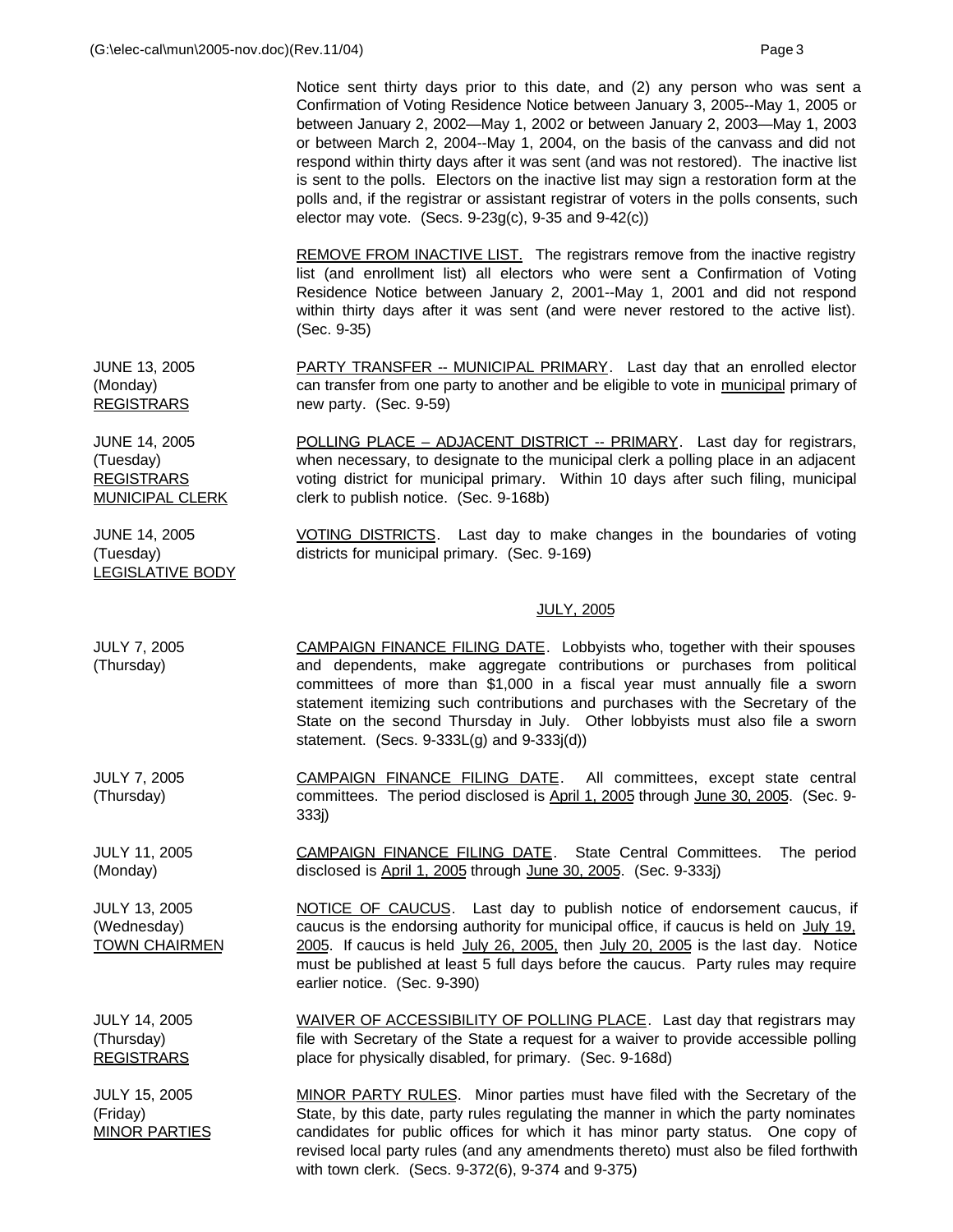JULY 19, 2005 to JULY 26, 2005 (Tuesday - Tuesday) POLITICAL PARTIES PARTY ENDORSEMENT. Endorsement by major party for municipal office by town committee, caucus or convention between these days. (Secs. 9-390 and 9- 391)

No party may endorse more candidates for municipal office than number for which an elector may vote. (Sec. 9-414). See also Sec. 9-204a re. Board of Education.

REGISTRARS PRIMARY PETITIONS AVAILABLE. Petition forms for persons desiring to oppose party-endorsed candidates for municipal office must be available from the registrar of voters beginning on the day following the making of the party's endorsement of candidates for municipal office or beginning on the day following the final day for the making of such endorsements, whichever comes first. (Secs. 9-372(5) and 9-409)

JULY 27, 2005 (Wednesday) 4:00 p.m. POLITICAL PARTIES MUNICIPAL CLERK PARTY ENDORSEMENTS -- CERTIFICATION. Last day for certification by a major political party to municipal clerk of party endorsement for municipal office. Each endorsement must be certified by both the chairman or presiding officer and the secretary of the town committee, caucus or convention which made the endorsement; the certification need not be signed by the endorsed candidate(s). Clerk must forthwith publish notice of certification and that list of candidates is on file. (Secs. 9-391 and 9-395)

## AUGUST, 2005

MUNICIPAL CLERK POLLING PLACE -- ADJACENT DISTRICT -- ELECTION. Last day for registrars, when necessary, to designate to the municipal clerk a polling place in an adjacent voting district for municipal election. Within 10 days after such filing, municipal clerk to publish notice. (Sec. 9-168b)

> VOTING DISTRICTS. Last day to make changes in the boundaries of voting districts for municipal election. (Sec. 9-169)

SPECIAL 90-DAY MILITARY BLANK BALLOT -- ELECTION. The special 90-day military blank ballot for all offices for military contingencies becomes available this day upon application properly made. (Sec. 9-153e). Explanatory text and/or arguments re. local questions (option). (Secs. 9-140(d) and 9-369b)

Registrars may direct the clerk to mail such special ballot set to qualified persons or municipal clerk may so act on his own motion. (Sec. 9-153d)

(Wednesday) WRITE-IN **CANDIDATES** 

AUGUST 10, 2005 (Wednesday) 4:00 p.m. **REGISTRARS** 

PRIMARY PETITIONS -- FILING. Primary petitions for opposition candidates of a major party for municipal offices must be submitted to respective registrars by  $4:00$ p.m. of this day. Registrars of voters, deputy registrar or assistant registrar must be in their office or office facilities between 1:00 p.m. and 4:00 p.m. to accept petitions. (Secs. 9-405 and 9-406)

FAILURE TO ENDORSE: *Single-opening municipal office --* opposing candidate is deemed nominated if no endorsement has been made and certified to municipal clerk and there is only one opposing candidacy. *Multiple-opening office --* partyendorsed candidates and opposing candidates are all deemed nominated if there are an insufficient number of endorsements certified to the municipal clerk and no more opposing candidates than the number for which no endorsement is made. (Sec. 9-418)

AUGUST 9, 2005

(Tuesday) REGISTRARS

AUGUST 9, 2005 (Tuesday) LEGISLATIVE BODY

AUGUST 10, 2005 (Wednesday) MUNICIPAL CLERK

**REGISTRARS** 

AUGUST 10, 2005

WRITE-IN REGISTRATION. First day that write-in candidates for any office being contested at election, may register as write-in candidates with Secretary of the State. (Sec. 9-373a)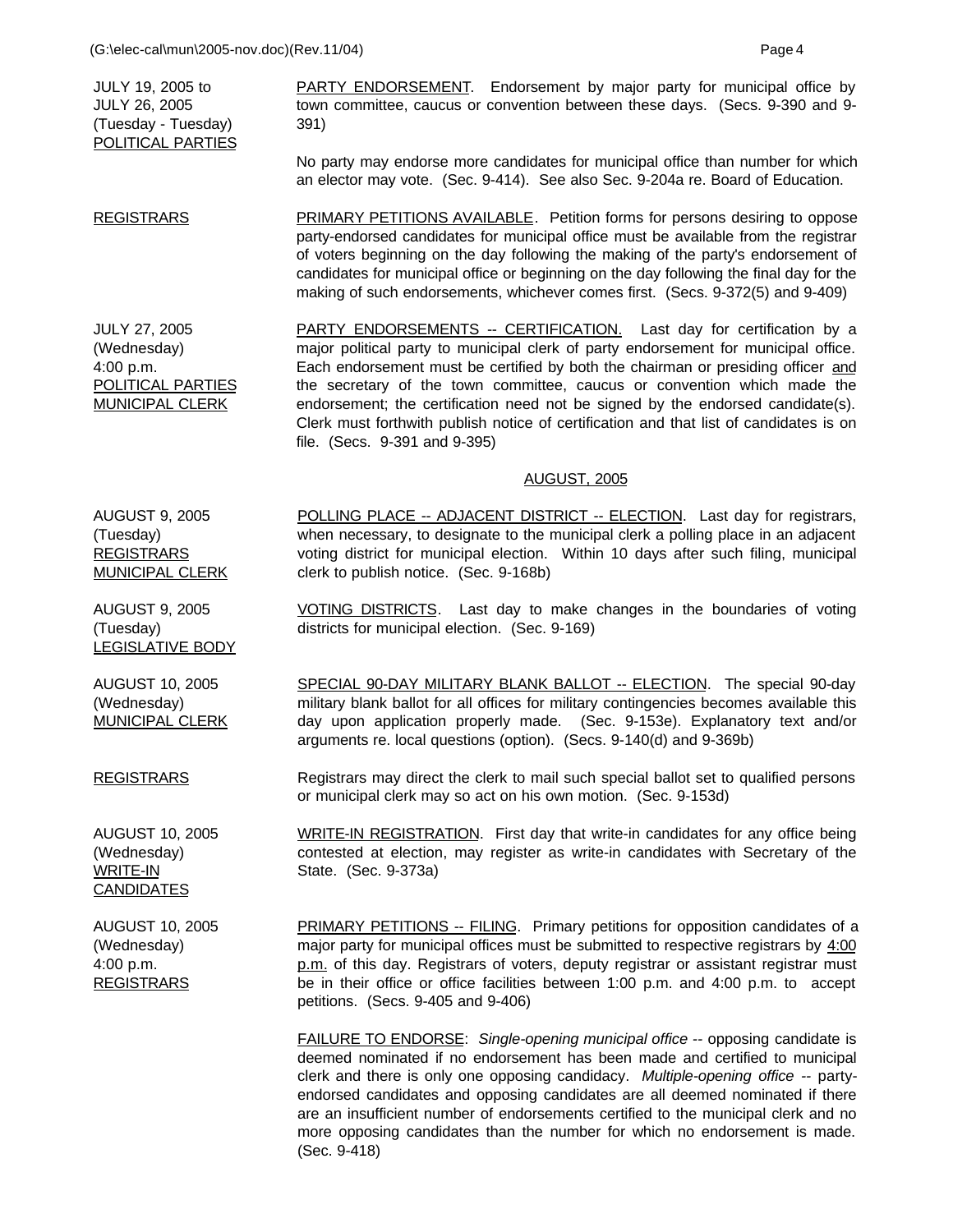| <b>REGISTRARS</b><br><b>MUNICIPAL CLERK</b>                                                                                                | NOTICE OF PRIMARY. On filing of valid petition for municipal office, and after<br>checking the same, registrar notifies municipal clerk that primary is to be held and<br>clerk publishes registrar's notice and information concerning candidates, primary<br>date, hours, and location of polls, files one copy with Secretary of the State, and<br>records said notice. If central counting designated by the registrars, the notice of<br>primary shall include such central location. (Secs. 9-147a and 9-435)                                                                                                                                                                           |
|--------------------------------------------------------------------------------------------------------------------------------------------|-----------------------------------------------------------------------------------------------------------------------------------------------------------------------------------------------------------------------------------------------------------------------------------------------------------------------------------------------------------------------------------------------------------------------------------------------------------------------------------------------------------------------------------------------------------------------------------------------------------------------------------------------------------------------------------------------|
| <b>MUNICIPAL CLERK</b>                                                                                                                     | <b>PRINTING ABSENTEE BALLOTS.</b> Immediately after all the challenge candidates<br>for municipal offices are known from the registrars, the municipal clerk must begin<br>making arrangements to have the absentee ballots for the primary printed. (Sec. 9-<br>135b(a)                                                                                                                                                                                                                                                                                                                                                                                                                      |
| <b>MUNICIPAL CLERK</b>                                                                                                                     | <b>SAMPLE ABSENTEE BALLOT AVAILABLE.</b> A layout model of each different<br>absentee ballot shall be available for public inspection at municipal clerk's office<br>prior to printing. (Sec. 9-135b(b))                                                                                                                                                                                                                                                                                                                                                                                                                                                                                      |
| <b>MUNICIPAL CLERK</b>                                                                                                                     | ABSENTEE BALLOTS--FILING. Immediately upon receiving the printed absentee<br>ballots, municipal clerk must file a printed absentee ballot for the municipality or for<br>each different political subdivision, as the case may be, with Secretary of the<br>State, and file an affidavit as to number of such ballots printed. (Sec. 9-135b(c)                                                                                                                                                                                                                                                                                                                                                |
| <b>MUNICIPAL CLERK</b>                                                                                                                     | BLANK BALLOTS TO ELECTORS TEMPORARILY LIVING (OR EXPECTING TO<br>BE TRAVELING) OUTSIDE U.S. AND TO SERVICEMEN, SPOUSES AND<br><b>DEPENDENTS WHETHER LIVING WITHIN OR OUTSIDE U.S.</b> Beginning as soon<br>as possible after a complete list of candidates is available, blank ballots (for all<br>offices being contested at the primary), together with a complete list of candidates,<br>should be sent to electors residing (or expecting to be traveling) outside the United<br>States and to servicemen, spouses and dependents whether living within or outside<br>the United States who have applied for an absentee ballot and are eligible to vote in<br>the primary. (Sec. 9-153f) |
| <b>REGISTRARS</b>                                                                                                                          | Registrars may direct the clerk to mail such blank ballot set to a qualified elector<br>or applicant for admission as an elector who (1) is living outside the U.S. or (2) is a<br>member of the armed forces, spouse or dependent. Municipal clerk also may so<br>act on his own motion. (Sec. 9-153d)                                                                                                                                                                                                                                                                                                                                                                                       |
| <b>AUGUST 10, 2005</b><br>(Wednesday)<br>4:00 p.m.<br><b>CANDIDATES</b>                                                                    | NOMINATING PETITIONS. Last day for filing with town clerk or the Secretary of<br>the State. Deadline 4:00 p.m. Town clerk or assistant town clerk must be in his<br>office between 1:00 p.m. and 4:00 p.m. to accept petitions. (Sec. 9-453i)                                                                                                                                                                                                                                                                                                                                                                                                                                                 |
| <b>TOWN CLERK</b>                                                                                                                          | Clerk must file each petition page with Secretary of the State within 2 weeks after<br>receiving it. (Sec. 9-453n)                                                                                                                                                                                                                                                                                                                                                                                                                                                                                                                                                                            |
| AUGUST 10, 2005 to<br>SEPTEMBER 6, 2005<br>(Wednesday - Tuesday)<br><b>INSTITUTIONAL</b><br><b>ADMINISTRATORS</b><br><b>AND REGISTRARS</b> | SUPERVISED BALLOTING DESIGNATION. In order to have supervised absentee<br>balloting in a nursing home or rest home, etc., with less than 20 electors a written<br>designation must be made between these dates by either registrar of voters or the<br>administrator of the institution, for the municipal primary. These deadlines do not<br>apply to a nursing home or rest home, etc., with 20 or more electors because<br>supervised voting is mandated at such institutions. (Secs. 9-159q and 9-159r)                                                                                                                                                                                   |
| <b>AUGUST 12, 2005</b><br>(Friday)<br><b>REGISTRARS</b>                                                                                    | <b>POLLING PLACES -- PRIMARY.</b> Last day to determine polling places for<br>municipal primary. Polling places may be changed within thirty-one day period<br>only if municipal clerk and registrars of voters unanimously find that polling place<br>has been rendered unusable. If polling place found unusable, another polling place<br>must be designated forthwith and adequate notice of such change published.<br>(Secs. 9-168 and 9-169)                                                                                                                                                                                                                                            |
| <b>AUGUST 15, 2005</b><br>(Monday)<br><b>CANDIDATES</b>                                                                                    | CHANGE OF NAME. Candidates in the municipal primary must have changed<br>their name on the registry list by this date in order to have that change reflected on<br>the primary ballot label. (Sec. 9-42a)                                                                                                                                                                                                                                                                                                                                                                                                                                                                                     |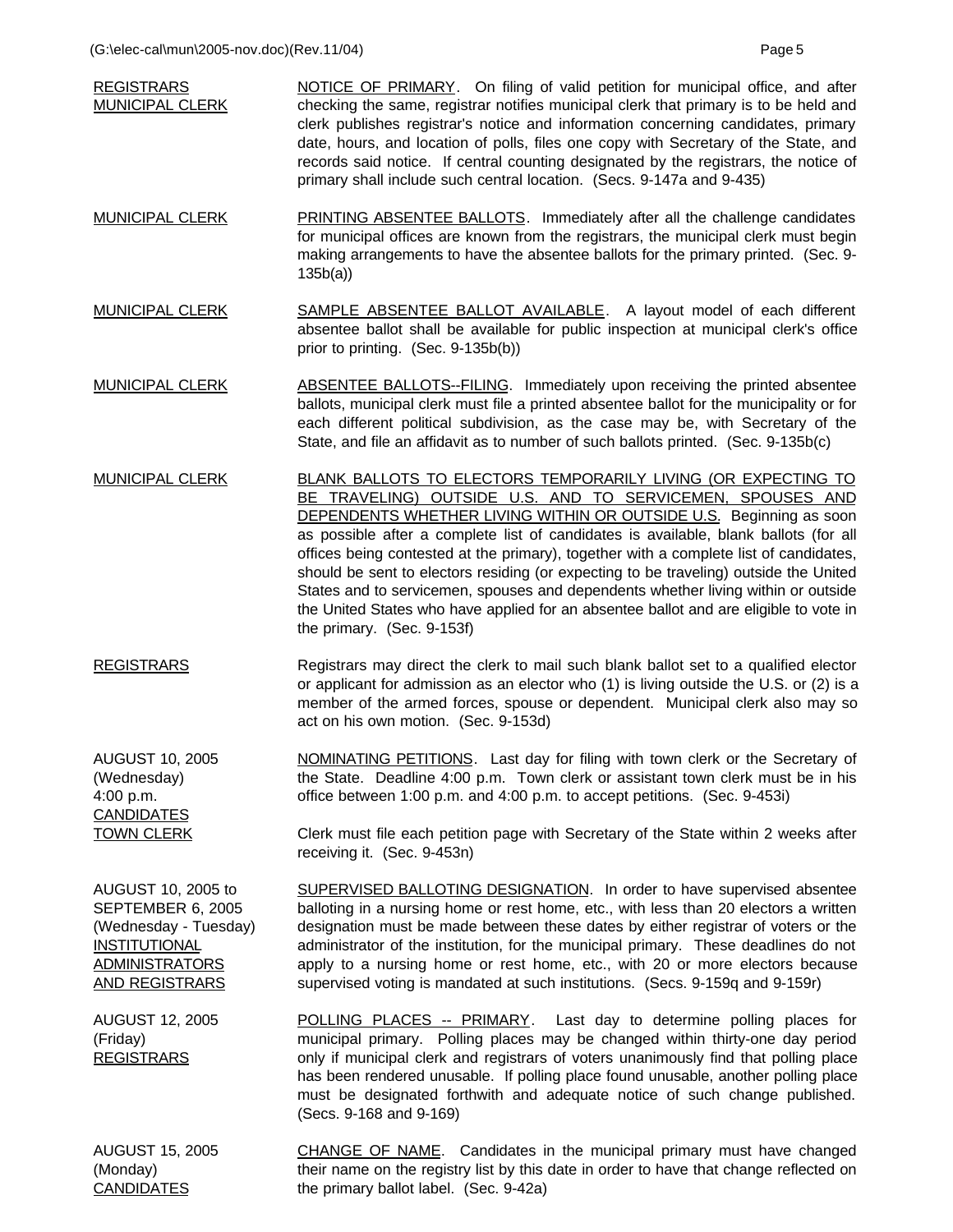AUGUST 15, 2005 to AUGUST 24, 2005 (Monday - Wednesday) REGISTRARS

AUGUST 15, 2005 to AUGUST 24, 2005 (Monday - Wednesday)

REGISTRARS

NOTICE OF 14TH DAY BEFORE PRIMARY DAY REGISTRATION SESSION. If municipal primary will be held in your town and if your town's population is over 25,000, notice of August 30, 2005 session of registrars of voters to be published at least once on or between any of these dates. This newspaper notice need not be a legal notice. (Sec. 9-16)

NOTICE OF 14TH DAY BEFORE PRIMARY ENROLLMENT SESSION. If municipal primary will be held, notice must be published at least once on or between any of these dates of the enrollment session to be held on August 30, 2005; such notice shall state that the registrars will, at such time, hear requests by persons removed for adding their names to the registry list. This newspaper notice need not be a legal notice. (Secs. 9-37 and 9-53)

AUGUST 22, 2005 (Monday) **CANDIDATES** LIST OF MODERATORS. Last day for candidate to submit to registrar list of desired certified primary moderators. Registrar must notify all candidates of their right to submit a list of designees. (Sec. 9-436)

> ABSENTEE BALLOTS. Absentee ballots for municipal primary become available on this day. (Secs. 9-135 and 9-140(f))

Registrars of voters may direct municipal clerk to mail absentee ballot forms to a qualified elector or applicant for admission as an elector who (1) is living outside the U.S. or (2) is a member of the armed forces or the spouse or dependent of a member of the armed forces living where such member is stationed. Municipal clerk also may so act on his own motion. (Secs. 9-133f, 9-140(f) and 9-153d)

AUGUST 23, 2005 (Tuesday) REGISTRARS

AUGUST 23, 2005

MUNICIPAL CLERK **REGISTRARS** 

(Tuesday)

CENTRAL COUNTING – ABSENTEE BALLOTS. Last day for registrars to designate in writing to the municipal clerk central location for the counting of absentee ballots for municipal primary. Such location shall be published by the municipal clerk in the notice for the primary. (Sec. 9-147a)

AUGUST 23, 2005 to SEPTEMBER 8, 2005 (Tuesday - Thursday) REGISTRARS REGISTRATION BY MAIL-- NOTICE OF ACCEPTANCE OR REJECTION TO BE SENT ON DAY OF RECEIPT. When an application for registration by mail is received during the period beginning on the 21st day before a primary and ending on the fifth day before a primary, registrar must send by first class mail a notice of acceptance or rejection on day of receipt of application. The privileges as an elector attach immediately upon approval of the application, and the new elector's name is added to the registry list. If a notice of approval is later returned undelivered, registrars must proceed with confirmation of voting residence notice under Conn. Gen. Stat. Sec. 9-35 or Sec. 9-43 and may challenge applicant at polls. (Sec. 9-23g(c) and (d))

AUGUST 24, 2005 (Wednesday) TOWN CLERK NOMINATING PETITIONS. Last day for town clerk to file nominating petition pages, received by clerk on August 10th, with Secretary of the State. (Secs. 9-453i and 9-453n)

AUGUST 30, 2005 (Tuesday) **REGISTRARS** PRIMARY ENROLLMENT SESSION. If primary is to be held, mandatory enrollment session must be held on this date (14th day before primary day) for the purpose of registration and/or enrollment of electors entitled to vote in primary. At least two consecutive hours required, between the hours of 12:00 noon and 9:00 p.m. (Sec. 9-51)

> If primary is to be held, registrars must also hold a session to hear requests for adding names to the registry list by persons removed. This session may be held simultaneously with the enrollment session. (Sec. 9-37)

AUGUST 30, 2005 (Tuesday) REGISTRARS FOURTEENTH DAY BEFORE PRIMARY DAY REGISTRATION SESSION. If municipal primary will be held in your town and if your town's population is over 25,000, mandatory registration session must be held on this date. Hours: any two hours between 5:00 p.m. and 9:00 p.m. (Sec. 9-17)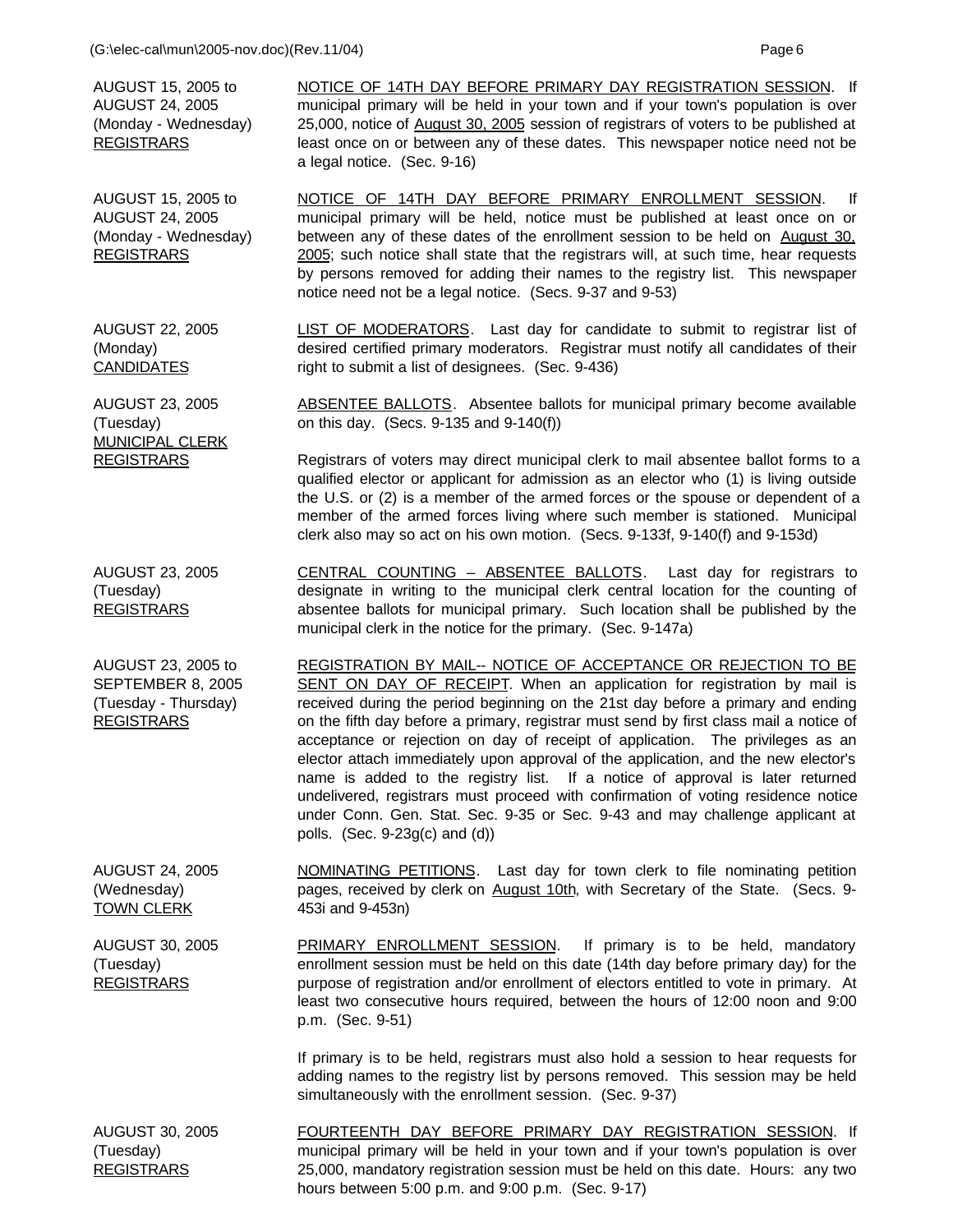# SEPTEMBER, 2005

| SEPTEMBER, 2005<br><b>REGISTRARS</b>                                                                     | NOTICE OF LOTTERY TO DETERMINE ORDER OF NAMES FOR MULTIPLE-<br><b>OPENING OFFICE</b> . After the nomination of candidates for a multiple-opening<br>office by a major or minor party or nominating petition is finalized (see entry under<br>"September 14, 2005"), registrars hold public lottery to determine horizontal order<br>of such names within a row on election ballot. Registrars must provide at least 5<br>days' public notice for ceremony. (Secs. 9-253 and 9-453r)                                                                                                                                                                                                                                                                                                                                                                                                         |
|----------------------------------------------------------------------------------------------------------|---------------------------------------------------------------------------------------------------------------------------------------------------------------------------------------------------------------------------------------------------------------------------------------------------------------------------------------------------------------------------------------------------------------------------------------------------------------------------------------------------------------------------------------------------------------------------------------------------------------------------------------------------------------------------------------------------------------------------------------------------------------------------------------------------------------------------------------------------------------------------------------------|
| SEPTEMBER 2, 2005<br>(Friday)<br><b>REGISTRARS</b><br><b>CANDIDATES</b>                                  | LISTS OF PRIMARY OFFICIALS. Last day for candidates to submit to registrar<br>lists of desired primary day officials, except moderators. Registrar must notify all<br>candidates of their right to submit a list of designees. (Sec. 9-436)                                                                                                                                                                                                                                                                                                                                                                                                                                                                                                                                                                                                                                                 |
| SEPTEMBER 6, 2005<br>(Tuesday)<br><b>REGISTRARS</b>                                                      | <b>ENROLLMENT LIST.</b> Supplementary or updated enrollment list for use at primary,<br>if any, to be printed by this date. If two parties have a primary, towns which have<br>eliminated separate enrollment lists must print enrollment lists. (Sec. 9-55)                                                                                                                                                                                                                                                                                                                                                                                                                                                                                                                                                                                                                                |
| SEPTEMBER 6, 2005<br>(Tuesday)<br><b>REGISTRARS</b>                                                      | ABSENTEE BALLOT CHECK-OFF. PRIMARY. Whether central counting of<br>absentee ballots has been designated or not, beginning as soon after 11:00 a.m.<br>as the absentee ballots are available from the municipal clerk, the registrars may<br>begin checking the absentee ballots on this day and each weekday before the<br>primary. The ballots shall be checked not later than the last weekday before the<br>primary. The registrars shall check without opening the outer envelopes the names<br>of such absentee voters on the official check list to be used at such primary by<br>indicating "Absentee" or "A" preceding such name, and in the case of central<br>counting shall also note such designation on a duplicate list. After checking is<br>completed, municipal clerk seals unopened ballots for delivery between 10:00 a.m.<br>and 12:00 noon, primary day. (Sec. 9-140c) |
| SEPTEMBER 6, 2005<br>(Tuesday)<br><b>INSTITUTIONAL</b><br><b>ADMINISTRATORS</b><br><b>AND REGISTRARS</b> | <b>SUPERVISED BALLOTING DESIGNATION.</b> Last day to request supervised<br>absentee balloting in a nursing home or rest home, etc., with less than 20 electors.<br>A written designation must be made by this date by either registrar of voters or the<br>administrator of the institution, for the primary. This deadline does not apply to a<br>nursing home or rest home, etc., with 20 or more electors because supervised<br>voting is mandated at such institutions. (Secs. 9-159q and 9-159r)                                                                                                                                                                                                                                                                                                                                                                                       |
| SEPTEMBER 6, 2005<br>(Tuesday)<br>PRIMARY CANDIDATES                                                     | CAMPAIGN FINANCE FILING DATE. All committees, except state central<br>committees, which have made or received a contribution or expenditure in<br>connection with the primary. The period disclosed is July 1, 2005 through August<br>31, 2005. (Sec. 9-333j)                                                                                                                                                                                                                                                                                                                                                                                                                                                                                                                                                                                                                               |
| SEPTEMBER 8, 2005<br>(Thursday)<br><b>MUNICIPAL CLERK</b>                                                | <b>QUESTIONS ON BALLOT.</b> Last day for municipality to approve question to appear<br>on ballot at election, unless otherwise specifically provided by the general statutes.<br>(Sec. 9-370)                                                                                                                                                                                                                                                                                                                                                                                                                                                                                                                                                                                                                                                                                               |
|                                                                                                          | Municipal clerk must keep full text of question on file in his office open to public<br>inspection from time question is approved for submission through election. (Sec.<br>$9-369a)$                                                                                                                                                                                                                                                                                                                                                                                                                                                                                                                                                                                                                                                                                                       |
| SEPTEMBER 8, 2005<br>(Thursday)<br><b>REGISTRARS</b>                                                     | WAIVER OF ACCESSIBILITY OF POLLING PLACE. Last day that registrars may<br>file with Secretary of the State a request for a waiver to provide accessible polling<br>place for physically disabled for election. (Sec. 9-168d)                                                                                                                                                                                                                                                                                                                                                                                                                                                                                                                                                                                                                                                                |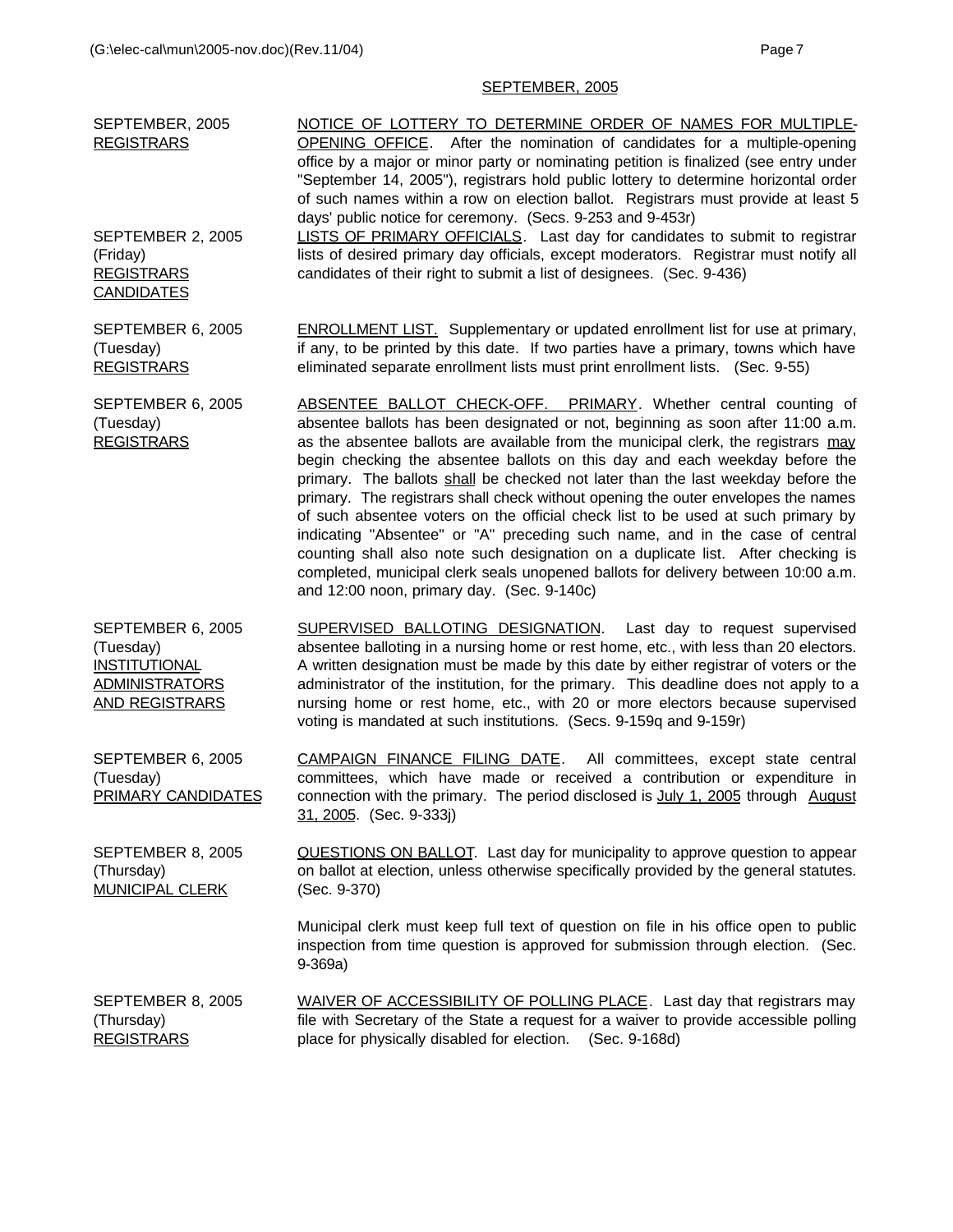SEPTEMBER 8, 2005 (Thursday) **REGISTRARS** REGISTRATION AND ENROLLMENT CUT-OFF. Deadline for registering and/or enrolling for voting in primary unless register in person with town clerk or registrar or unless file application for enrollment in person with registrar of voters. (Secs. 9- 23g, 9-56 and 9-57)

> Mail-in application of new voter must be received by registrar of voters of the town of residence by this day, except that a mail-in application of new voter postmarked by this day or received by a voter registration agency or the Department of Motor Vehicles by this day may be received by the registrar of voters until 12:00 noon of September 12, 2005. (Sec. 9-23g(c) and (d))

> However, enrollment application of unaffiliated voter must be received by this day by registrar of voters of the town of residence unless unaffiliated voter files application for enrollment in person with registrar of voters by 12:00 noon of September 12, 2005. (Sec. 9-56)

SEPTEMBER 9, 2005 thru SEPTEMBER 19, 2005 (Friday - Monday) REGISTRARS REGISTRATION BY MAIL -- NOTICE OF ACCEPTANCE OR REJECTION TO BE SENT WITHIN 10 DAYS. PRIVILEGES OF AN ELECTOR SHALL NOT ATTACH UNTIL THE DAY AFTER THE PRIMARY OR THE DAY APPLICATION IS APPROVED BY REGISTRAR, WHICHEVER IS LATER. When a mail-in application hand-delivered by someone other than the applicant is received during this period by registrars in applicant's town of residence (or by the DMV or a voter registration agency), or a mailed mail-in application for registration is postmarked during this period, registrar must act on the application and send by first-class mail a notice of acceptance or rejection within 10 days of receipt of the application, but privileges of an elector shall not attach until September 14, 2005, or until the application is approved by registrar, whichever is later. (Sec. 9-23g(d)(2))

## *IMPORTANT EXCEPTION:*

*If an application of a new voter indicates that it was (1) received by September 8, 2005 by the DMV or a voter registration agency, or (2) postmarked by September 8, 2005, the registrar of voters of the town of residence shall mail a notice of acceptance or rejection on the day of receipt of such application during the period September 9th through noon September 12th. Such persons whose applications are accepted by noon September 12th acquire privileges of an elector immediately and may vote in the primary. (Sec. 9-23g(c) and (d))*

SEPTEMBER 11, 2005 (Sunday) 6:00 a.m. CANDIDATES UNOFFICIAL CHECKERS FOR PRIMARY. Deadline for candidates to submit list of designees for unofficial checkers to the registrar of voters. Such list must be submitted at least 48 hours prior to the opening of the polls. The registrar must notify all candidates of their right to submit a list of designees. (Sec. 9-436a)

> In addition, any person (other than a candidate or primary official) may serve as a runner. (Sec. 9-235b)

SEPTEMBER 11, 2005 (Sunday) 6:00 a.m. MUNICIPAL CLERK PRINTING OF SAMPLE BALLOTS. Municipal clerk prepares primary ballot labels for primaries, if any, and at least 48 hours before the primary provides a number of sample ballot labels for distribution, as he deems necessary. (Sec. 9-437)

SEPTEMBER 12, 2005 (Monday) REGISTRARS ENROLLMENT LIST. Separate supplementary list compiled, which list shall include the name of any person who was admitted as an elector or whose privileges of party enrollment attached since the printing of the supplementary enrollment list on September 6, 2005. An updated list may be printed instead. (Sec. 9-55)

SEPTEMBER 12, 2005 (Monday) REGISTRARS SUPERVISED BALLOTING DEADLINE. Supervision of absentee balloting shall be not later than the last business day before the primary. (Secs. 9-159q and 9-159r)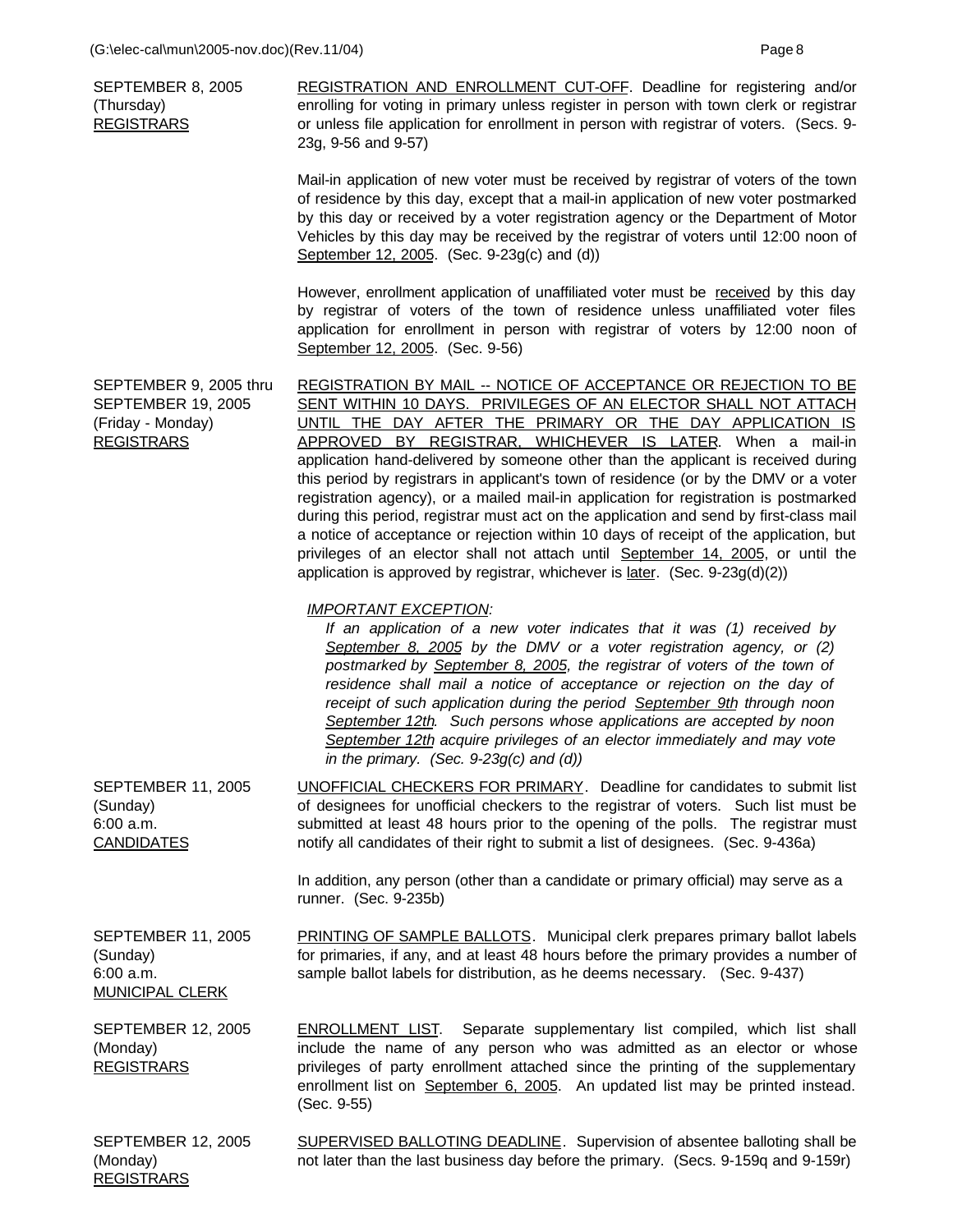| <b>SEPTEMBER 12, 2005</b><br>(Monday)<br>12:00 noon<br><b>REGISTRARS</b> | <b>REGISTRATION BY MAIL -- PRIMARY.</b> Deadline for the registrar of the mail-in<br>applicant's town of residence to receive mail-in application (postmarked by fifth day<br>before primary or received by DMV or voter registration agency by such fifth day)<br>so that the applicant may be enrolled in time to vote in primary. (Secs. 9-23a, and<br>$9-23g(c)$ and $(d)$                                                                                                                                                                                                                                                                                                                                                                                                                                                                                                                 |
|--------------------------------------------------------------------------|------------------------------------------------------------------------------------------------------------------------------------------------------------------------------------------------------------------------------------------------------------------------------------------------------------------------------------------------------------------------------------------------------------------------------------------------------------------------------------------------------------------------------------------------------------------------------------------------------------------------------------------------------------------------------------------------------------------------------------------------------------------------------------------------------------------------------------------------------------------------------------------------|
| <b>SEPTEMBER 12, 2005</b><br>(Monday)<br>12:00 noon<br><b>REGISTRARS</b> | REGISTRATION AND ENROLLMENT CUT-OFF IN PERSON.<br>Deadline for<br>registering in person with the registrar of voters or town clerk of the town of<br>residence and deadline for enrolling in person with the registrar of voters for voting<br>in primary. Deadline for cross-town registrations to be received by registrar of town<br>of residence.                                                                                                                                                                                                                                                                                                                                                                                                                                                                                                                                          |
|                                                                          | Applications from servicemen and persons out of the country under Secs. 9-26 and<br>9-23a may be received throughout the day and before primary day. (Secs. 9-19e,<br>9-23a, 9-56 and 9-57)                                                                                                                                                                                                                                                                                                                                                                                                                                                                                                                                                                                                                                                                                                    |
| <b>SEPTEMBER 12, 2005</b><br>(Monday)<br><b>REGISTRARS</b>               | <b>ABSENTEE BALLOT CHECK-OFF.</b> Whether central counting of absentee ballots<br>has been designated or not, beginning as soon after 11:00 a.m. as the absentee<br>ballots are available from the municipal clerk, the registrars shall check, without<br>opening the outer envelopes, the names of absentee voters on the official check list<br>by indicating "Absentee" or "A" preceding the name, and in the case of central<br>counting shall also note such designation on the duplicate list. After checking is<br>completed, municipal clerk seals unopened ballots for delivery between 10:00 a.m.<br>and 12:00 noon, primary day. Although checking may begin on September 6,<br>2005, it must be completed by this day. (Sec. 9-140c)                                                                                                                                              |
| <b>SEPTEMBER 12, 2005</b><br>(Monday)<br><b>MUNICIPAL CLERK</b>          | ABSENTEE BALLOTS -- PRIMARY. DEADLINE TO ISSUE. Absentee ballots<br>may not be issued on primary day, except electors who suddenly become ill within<br>six days immediately preceding the close of the polls at the primary or who are<br>patients in a hospital within such six-day period, may apply for and be issued an<br>absentee ballot up to the close of the polls. (Secs. 9-140(h) and 9-150c)                                                                                                                                                                                                                                                                                                                                                                                                                                                                                      |
| <b>SEPTEMBER 12, 2005</b><br>(Monday)<br><b>REGISTRARS</b>               | <b>ENROLLMENT LIST.</b> Last day before primary to remove electors from registry list<br>(and enrollment list) who have died, become disfranchised or confirmed in writing<br>that they have moved out of town. An elector is deemed to have confirmed in<br>writing that he has moved out of town if (1) the registrars have received a<br>cancellation form or (2) the elector has notified DMV of a change of address out of<br>town concerning a driver's license. (DMV notifies the registrars, and the registrars<br>send Notice of Removal.) The names of persons removed are not sent to the polls<br>and such persons may be restored on primary day only if the registrar is contacted<br>and consents to approve the applicant's request for restoration. (Secs. 9-32 and 9-<br>35)                                                                                                 |
|                                                                          | <b>INACTIVE LIST.</b> The registrars prepare an inactive list of (1) any person whose<br>notice of approval of mail-in was returned undeliverable and who did not respond to<br>a Confirmation of Voting Residence Notice sent thirty days prior to this date, and<br>(2) any person who was sent a Confirmation of Voting Residence Notice between<br>January 3, 2005--May 1, 2005 or between January 2, 2002—May 1, 2002 or<br>between January 2, 2003-May 1, 2003 or between March 2, 2004--May 1, 2004<br>on the basis of the canvass and did not respond within thirty days after it was sent<br>(and was not restored). The inactive list is sent to the polls. Electors on the<br>inactive list may sign a restoration form at the polls and, if the registrar or assistant<br>registrar of voters in the polls consents, such elector may vote. (Secs. 9-23g(c), 9-<br>35 and 9-42(c)) |

REMOVE FROM INACTIVE LIST. Last day before primary to remove electors from inactive registry list (and enrollment list) who were sent a Confirmation of Voting Residence Notice four years ago and did not respond within thirty days after it was sent (and were never restored to the active list). (Sec. 9-35)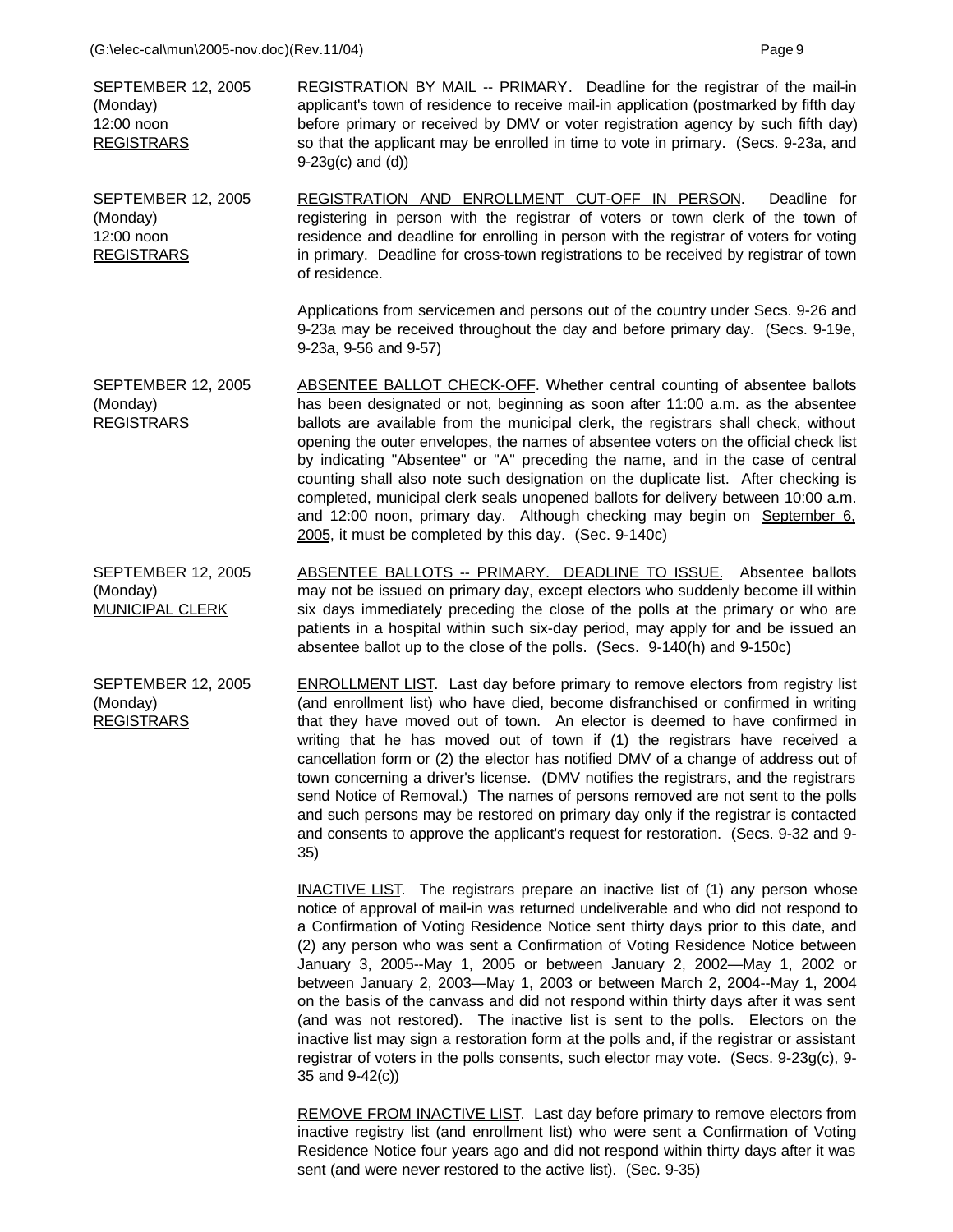SEPTEMBER 13, 2005 (Tuesday) 6:00 a.m. to 8:00 p.m.

PRIMARY. Primary, if valid petition or petitions have been filed. Hours: 6:00 a.m. to 8:00 p.m. (Secs. 9-376 and 9-423)

VOTER'S BILL OF RIGHTS & 3 SAMPLE BALLOTS. To be posted in each polling place (Sec. 9-255 & Sec. 8 of P.A. 02-83)

VOTER REGISTRATION RECEIPT. On primary day, an applicant whose name is not on the check-list, may vote if, at the polls, he (1) presents a voter registration receipt from the DMV or other prescribed voter registration agency that his application was received by the deadline, (2) fills out a new voter registration card, (3) the card is approved by the registrar, and (4) the voter presents the required identification. (9-23g(d), as amended by Sec. 5 of P.A. 02-83).

ABSENTEE BALLOTS. In order to be cast at a primary, the absentee ballot must be received by the municipal clerk (1) by the close of the polls if it is mailed or if it is returned by a member of the immediate family of the applicant in person or by the qualified designee of an ill or physically disabled ballot applicant in person, or (2) by the day before the primary if it is returned in person by the applicant. (Sec. 9-140b)

All absentee ballots received before 11:00 a.m. of September 12, 2005 are to be delivered to the registrars of voters between 10:00 a.m. and 12:00 noon on primary day. If the registrars choose the optional 6:00 p.m. count, ballots received after 11:00 a.m. of September 12, 2005 and before 6:00 p.m. of primary day are to be delivered at 6:00 p.m. (except that some may be retained until the polls close, if desired, in order to ensure ballot secrecy); and all ballots timely received after 6:00 p.m. are to be delivered at the close of the polls. If the optional 6:00 p.m. count is not designated, then all ballots timely received after 11:00 a.m. of September 12, 2005 are to be delivered to the registrars at the close of the polls and not before. In municipalities which have central counting of absentee ballots, at close of polls, registrars or assistant registrars shall deliver official checklist to moderator of central location for checking. When counting of absentee ballots is complete, moderator delivers check list and other information to head moderator. (Sec. 9- 140c)

| <b>SEPTEMBER 14, 2005</b><br>(Wednesday)<br>4:00 p.m.<br>NOMINATING PETITION<br>PARTY DESIGNATIONS | STATEMENT OF ENDORSEMENT -- NOMINATING PETITION CANDIDATES.<br>Last day that party designation committee or chairman or secretary of a minor<br>party may file statement of endorsement of nominating petition candidate with a<br>party designation with Secretary of the State. (Sec. 9-4530) |
|----------------------------------------------------------------------------------------------------|-------------------------------------------------------------------------------------------------------------------------------------------------------------------------------------------------------------------------------------------------------------------------------------------------|
| <b>SEPTEMBER 14, 2005</b><br>(Wednesday)<br><b>MINOR PARTIES</b>                                   | MINOR PARTY NOMINATIONS AND CERTIFICATION. All minor party nominations<br>and certification for municipal office must be made by this date and delivered to the<br>municipal clerk. (Sec. 9-452)                                                                                                |
|                                                                                                    | Written notice of date, time, location and purpose of nominating meeting for<br>municipal office must be filed with municipal clerk, not later than five days before<br>meeting. $(Sec. 9-452a)$                                                                                                |
| <b>SEPTEMBER 14, 2005</b><br>(Wednesday)<br><b>MUNICIPAL CLERK</b>                                 | PRINTING ABSENTEE BALLOTS. Immediately after the deadline for the<br>certification of all candidates whose names are to appear on the ballot label, the<br>municipal clerk must begin making arrangements to have the absentee ballots for<br>the election printed. $(Sec. 9-135b(a))$          |

SAMPLE ABSENTEE BALLOT AVAILABLE. A layout model of each different absentee ballot shall be available for public inspection at municipal clerk's office prior to printing. (Sec. 9-135b(b))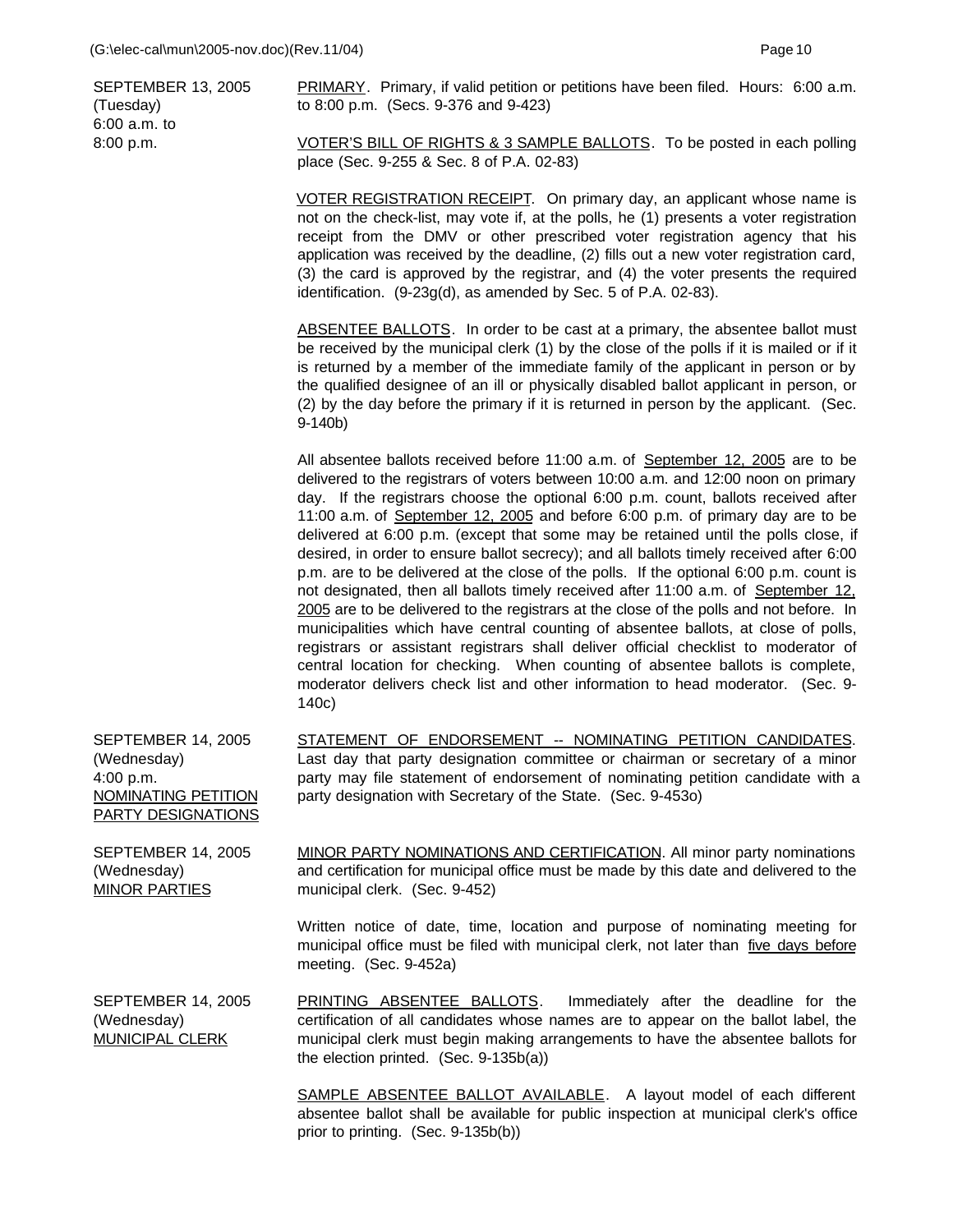ABSENTEE BALLOTS -- FILING. Immediately upon receiving the printed absentee ballots, municipal clerk must file a printed absentee ballot for the town or for each different political subdivision, as the case may be, with Secretary of the State, and file an affidavit as to number of such ballots printed. (Sec. 135b(c))

BLANK BALLOTS TO ELECTORS TEMPORARILY LIVING (OR EXPECTING TO BE TRAVELING) OUTSIDE U.S. AND TO SERVICEMEN, SPOUSES AND DEPENDENTS WHETHER LIVING WITHIN OR OUTSIDE U.S. Beginning as soon as possible after a complete list of candidates and questions is available, blank ballots (for all offices), together with a complete list of candidates and questions, should be sent to electors residing (or expecting to be traveling) outside the United States and to servicemen, spouses and dependents whether living within or outside the United States who have applied for an absentee ballot. (Sec. 9-153f). Explanatory text and/or arguments re local questions (option). (Secs. 9-140(d) and 9-369b.)

- REGISTRARS Registrars may direct the clerk to mail such blank ballot set to a qualified elector or applicant for admission as an elector who (1) is living outside the U.S. or (2) is a member of the armed forces, spouse or dependent. Municipal clerk also may so act on his own motion. (Sec. 9-153d)
- REGISTRARS LOTTERY TO DETERMINE ORDER ON ELECTION BALLOT OF NAMES OF CANDIDATES FOR MULTIPLE-OPENING OFFICE. After the nomination of candidates for a multiple-opening office by a major or minor party, or nominating petition is finalized, registrars hold public lottery to determine horizontal order of such names within a row on election ballot. Registrars must provide at least 5 days' public notice for ceremony. (Secs. 9-253 and 9-453r)
- SEPTEMBER 14, 2005 (Wednesday) CANDIDATES CHANGE OF NAME. Last day for candidates for municipal office to change name on registry list and have name change reflected on the ballot label at the election. (Sec. 9-42a)
- SEPTEMBER 14, 2005 (Wednesday) MODERATOR RETURN OF VOTES TO SECRETARY OF THE STATE. PRIMARY. Head moderator must either: (1) fax one copy of the certificate of votes cast for candidates to the Secretary of the State by 12:00 midnight on primary day and then send such return to the Secretary of the State not later than 3 days later (Friday, September 16, 2005) or (2) deliver immediately by hand to the Secretary of the State not later than 6:00 p.m. of day after primary or to the state police not later than 4:00 p.m. who shall deliver by hand to the Secretary of the State before 6:00 p.m. one copy of duplicate certificate of votes cast for candidates. If the Head moderator faxes the return to the Secretary of the State, he must also send (by hand delivery or mail) return by September 16, 2005.

The other copy of the return is filed with the municipal clerk on or before this date. (Secs. 9-314 and 9-440).

SEPTEMBER 16, 2005 (Friday) **MODERATORS** DISCREPANCY -- RECOUNT. Last day for head moderator to order recount when there is a discrepancy in returns. (Secs. 9-310 and 9-311)

SEPTEMBER 20, 2005 (Tuesday) **MODERATORS** CLOSE VOTE OR DISCREPANCY RECOUNT. Last day to conduct close vote or discrepancy recount. (Secs. 9-310, 9-311, 9-311a, 9-311b, 9-370a, 9-445 and 9- 446)

SEPTEMBER 20, 2005 (Tuesday) MUNICIPAL CLERK **LIST OF CANDIDATES.** Last day for clerk to file list of candidates with Secretary of the State. (Sec. 9-461)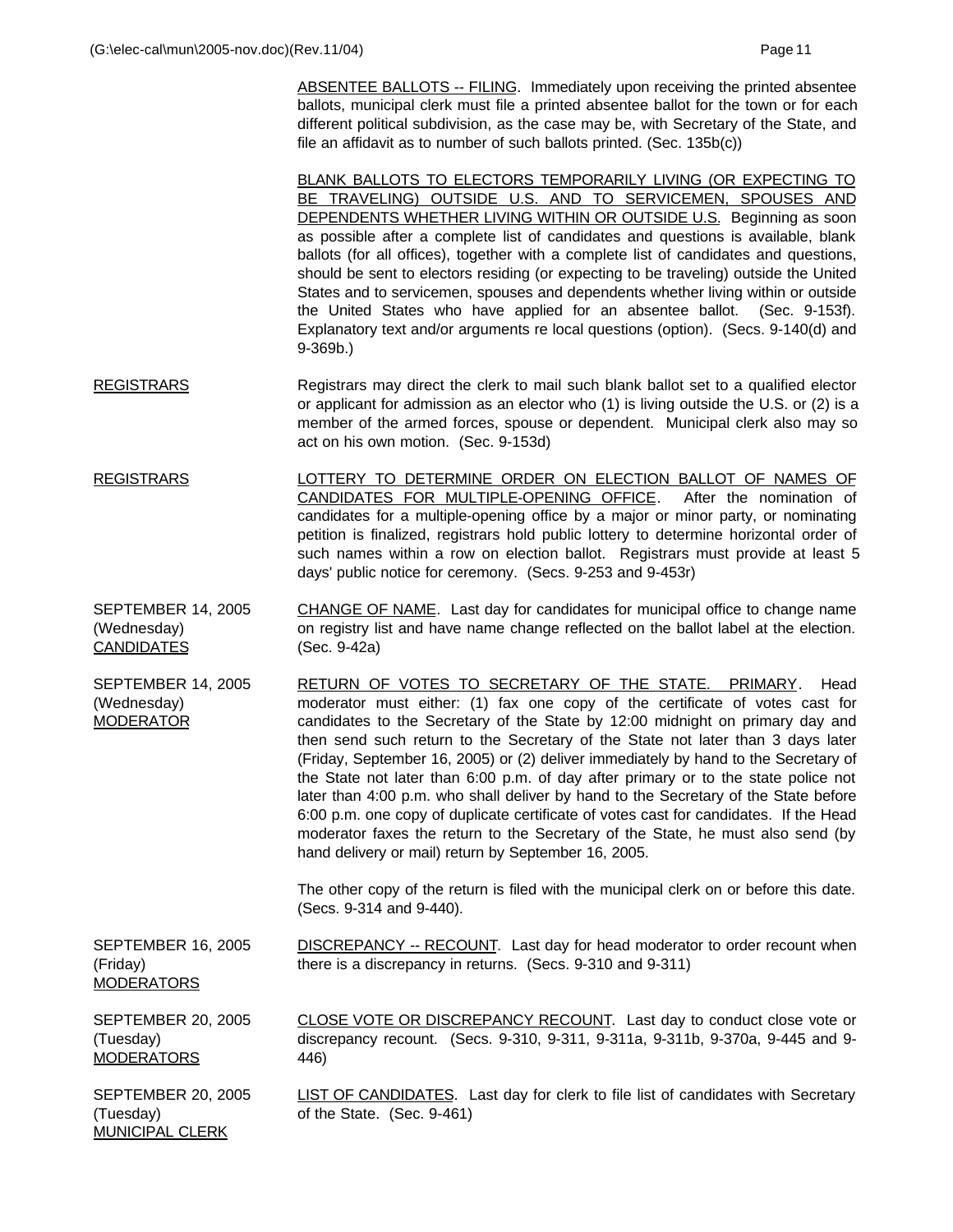| SEPTEMBER 20, 2005 thru<br><b>OCTOBER 18, 2005</b><br>(Tuesday - Tuesday)<br><b>REGISTRARS</b>                                                     | <b>REGISTRATION BY MAIL -- NOTICE OF ACCEPTANCE OR REJECTION TO BE</b><br>SENT WITHIN 4 DAYS. When an application for registration by mail is received<br>during the period beginning on the 49th day before election and ending on the 21st<br>day before election, registrar must send by first class mail a notice of acceptance<br>or rejection within four days of receipt of application.                                                                                                          |
|----------------------------------------------------------------------------------------------------------------------------------------------------|----------------------------------------------------------------------------------------------------------------------------------------------------------------------------------------------------------------------------------------------------------------------------------------------------------------------------------------------------------------------------------------------------------------------------------------------------------------------------------------------------------|
|                                                                                                                                                    | The privileges as an elector attach immediately upon approval of the application,<br>and the new elector's name is added to the registry list. If a notice of approval is<br>later returned undelivered, registrars must proceed with confirmation of voting<br>residence notice under Conn. Gen. Stat. Sec. 9-35 or Sec. 9-43 and may<br>challenge applicant at polls. (Sec. 9-23g(c) and (d))                                                                                                          |
| <b>SEPTEMBER 23, 2005</b><br>(Friday)<br><b>MUNICIPAL CLERK</b>                                                                                    | ABSENTEE BALLOTS -- REPORT. Last day for municipal clerk to file with<br>Secretary of the State statement accounting for number of absentee voting forms<br>and challenged ballot forms used at primary. (Secs. 9-139c and 9-232e)                                                                                                                                                                                                                                                                       |
| <b>SEPTEMBER 23, 2005</b><br>(Friday)<br><b>MUNICIPAL CLERK</b>                                                                                    | <b>QUESTIONS ON BALLOT.</b> Last day for municipal clerk to file with Secretary of<br>the State a statement setting forth the designation of each question to be voted on<br>as it will appear on the voting machine, the date upon which the submitting action<br>was taken, and a reference to the law under which such action was taken. (Sec.<br>$9-369a)$                                                                                                                                           |
|                                                                                                                                                    | If questions are submitted within the period of forty-five days before election under<br>specific authority of general statutes, such statement must be filed forthwith upon<br>taking of such action. (Sec. 9-369a)                                                                                                                                                                                                                                                                                     |
| SEPTEMBER 24, 2005 to<br><b>NOVEMBER 1, 2005</b><br>(Saturday - Tuesday)<br><b>INSTITUTIONAL</b><br><b>ADMINISTRATORS</b><br><b>AND REGISTRARS</b> | <b>SUPERVISED BALLOTING DESIGNATION.</b> In order to have supervised absentee<br>balloting in a nursing home or rest home, etc., with less than 20 electors a written<br>designation must be made between these dates by either registrar of voters or the<br>administrator of the institution for the election. These deadlines do not apply to a<br>nursing home or rest home, etc., with 20 or more electors because supervised<br>voting is mandated at such institutions. (Secs. 9-159q and 9-159r) |
| <b>SEPTEMBER 27, 2005</b><br>(Tuesday)<br><b>CANDIDATES AND</b><br><b>ELECTORS</b>                                                                 | COMPLAINT. Last day for bringing complaint to the Superior Court contesting<br>ruling of official or count of votes at primary. (Sec. 9-329a)                                                                                                                                                                                                                                                                                                                                                            |
| <b>SEPTEMBER 27, 2005</b><br>(Tuesday)                                                                                                             | VOTING MACHINES. Voting machines used at primary to remain locked through<br>this date. (Sec. 9-447)                                                                                                                                                                                                                                                                                                                                                                                                     |
| <b>SEPTEMBER 28, 2005</b><br>(Wednesday)<br><b>REGISTRARS</b>                                                                                      | NOTICE OF TUESDAY OF THE FIFTH WEEK BEFORE ELECTION<br>CORRECTIONS SESSION TO COMPLETE PRELIMINARY REGISTRY LIST.<br>Publication of newspaper notice and posting of notice of registrar's session of<br>October 4, 2005 for completing preliminary registry list. This newspaper notice<br>need not be a legal notice. Applicable to the registrars of voters of ALL towns.<br>(Sec. 9-35)                                                                                                               |
|                                                                                                                                                    | OCTOBER, 2005                                                                                                                                                                                                                                                                                                                                                                                                                                                                                            |
| <b>OCTOBER 3, 2005</b><br>(Monday)<br><b>REGISTRARS</b>                                                                                            | <b>CHALLENGED REGISTRATION.</b> Last day for registrars to mail challenge as to<br>retention of name on registry list where registrars are unable to agree on erasure.<br>(Sec. 9-43)                                                                                                                                                                                                                                                                                                                    |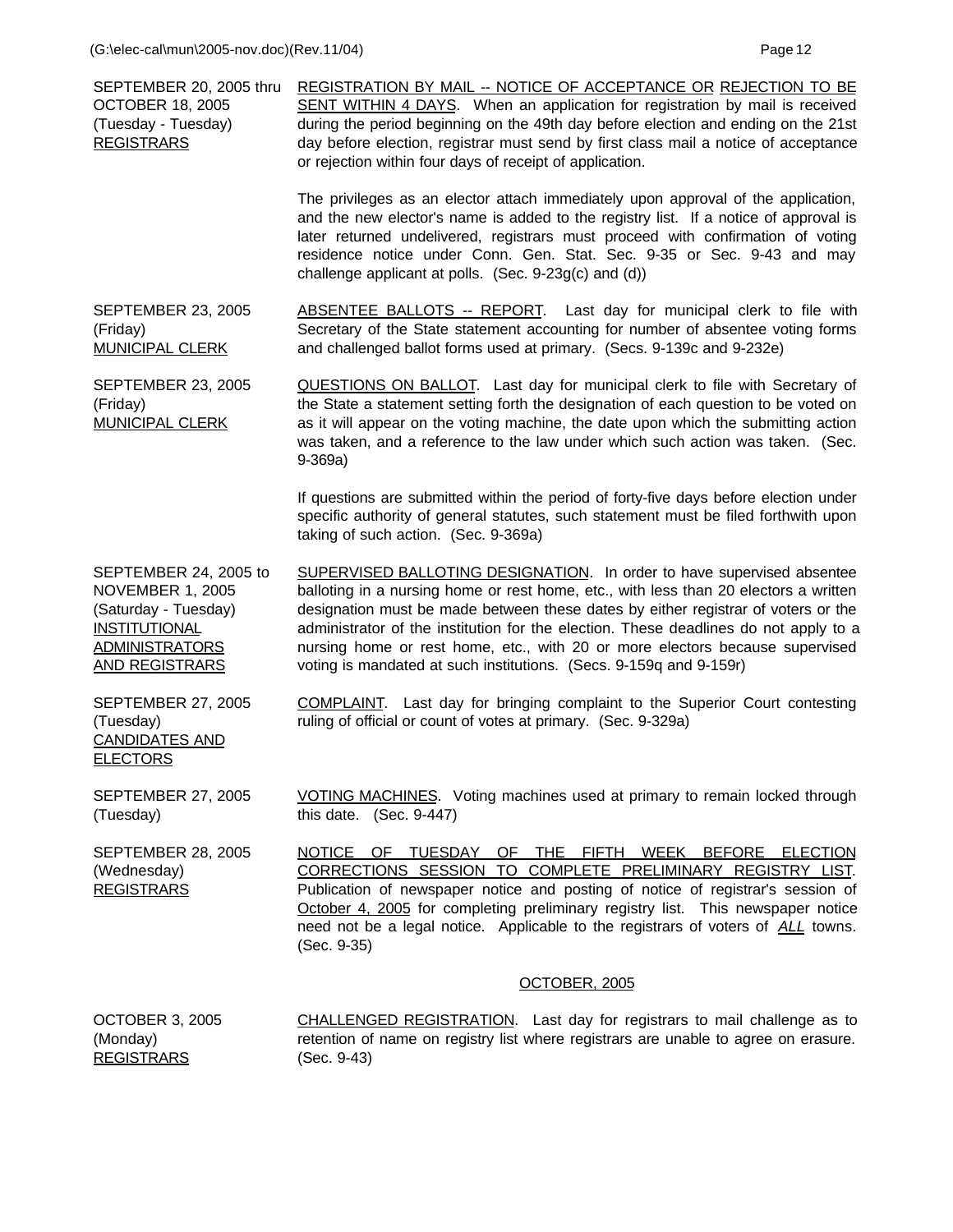| OCTOBER 3, 2005<br>(Monday)<br><b>REGISTRARS</b>  | NOTICE OF SESSION FOR REVISION OF PRELIMINARY REGISTRY LIST. Last<br>day for publication of notice of one or more sessions of the registrars, for the<br>revision and correction of the preliminary registry list, to be held during the period<br>between October 8, 2005 and October 15, 2005. In municipalities of less than<br>5,000, notice must be posted. In municipalities of over 5,000, notice must be<br>published and posted. This newspaper notice need not be a legal notice. The                                                                                                                                                                                            |
|---------------------------------------------------|--------------------------------------------------------------------------------------------------------------------------------------------------------------------------------------------------------------------------------------------------------------------------------------------------------------------------------------------------------------------------------------------------------------------------------------------------------------------------------------------------------------------------------------------------------------------------------------------------------------------------------------------------------------------------------------------|
|                                                   | number of sessions shall be fixed by the registrars of each municipality. (Sec. 9-<br>37)                                                                                                                                                                                                                                                                                                                                                                                                                                                                                                                                                                                                  |
| OCTOBER 4, 2005<br>(Tuesday)<br><b>REGISTRARS</b> | TUESDAY OF FIFTH WEEK BEFORE ELECTION DAY REGISTRARS' SESSION<br>TO COMPLETE PRELIMINARY REGISTRY LIST. Such session shall be held<br>during such hours between 9:00 a.m. and 5:00 p.m. as the registrars find<br>necessary to complete preliminary registry list.                                                                                                                                                                                                                                                                                                                                                                                                                         |
|                                                   | At this session (and on any day except election day or primary day), registrars<br>remove electors from the registry list who have died, become disfranchised or<br>confirmed in writing that they have moved out of town. An elector is deemed to<br>have confirmed in writing that he has moved out of town if (1) the registrars have<br>received a cancellation form or (2) the elector has notified the DMV of a change of<br>address out of town concerning a driver's license. (DMV notifies the registrars, and<br>the registrars send Notice of Removal.) The names of persons removed are not<br>sent to the polls and such persons may be restored on election day only if both |

restoration. (Secs. 9-32 and 9-35)

Names removed from the registry list must also be removed from the enrollment list. Immediately after session, registrars must post names and addresses of electors removed from registry list and statement that list of remedies is available from registrars. (Secs. 9-35, 9-35a and 9-64a)

registrars are contacted and consent to approve the applicant's request for

**INACTIVE LIST**. The registrars prepare an inactive list of (1) any person whose notice of approval of mail-in was returned undeliverable and who did not respond to a confirmation of voting residence notice sent thirty days prior to this date, and (2) any person who was sent a confirmation of voting residence notice between January 3, 2005—May 1, 2005 or between January 2, 2002--May 1, 2002 or between January 2, 2003—May 1, 2003 or between March 2, 2004--May 1, 2004 on the basis of the canvass and did not respond within thirty days after it was sent (and was not restored). The inactive list is sent to the polls. Electors on the inactive list may sign a restoration form at the polls and, if both registrars or both assistant registrars of voters in the polls consent, such elector may vote. (Secs. 9-23g(c), 9-35 and 9-42(c))

REMOVE FROM INACTIVE LIST. The registrars remove from the inactive list all electors who were sent a Confirmation of Voting Residence Notice four years ago and did not respond within thirty days after it was sent (and were never restored to the active list). (Sec. 9-35)

OCTOBER 7, 2005 (Friday) **REGISTRARS** POLLING PLACES. Last day for determining polling places for the election. Polling places may be changed after this date only if municipal clerk and registrars of voters unanimously find that polling place has been rendered unusable. If polling place found unusable, another polling place must be designated forthwith and adequate notice of such change published. (Secs. 9-168 and 9-169)

OCTOBER 7, 2005 (Friday) REGISTRARS PRELIMINARY REGISTRY LIST. Last day to complete and deposit certified preliminary registry list in town clerk's office for public inspection. (Sec. 9-36)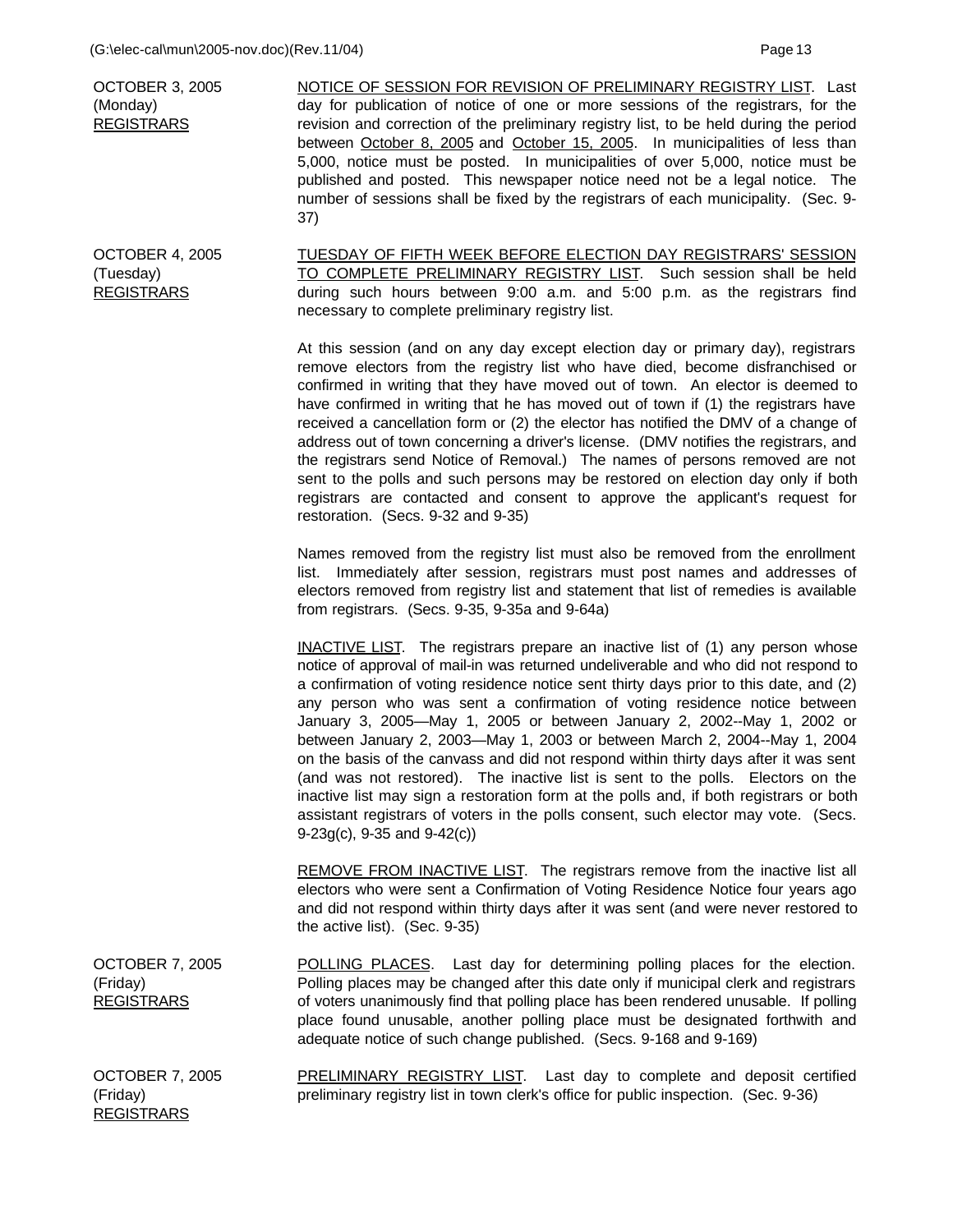**REGISTRARS** 

| <b>OCTOBER 7, 2005</b><br>(Friday)<br><b>MUNICIPAL CLERK</b>                                | <b>ABSENTEE BALLOTS.</b> Printed absentee ballots for the election become available<br>to electors on this day. (Secs. 9-135 and 9-140(f)). Explanatory text and/or<br>arguments re. local questions (option). (Secs. 9-140(d) and 9-369b.)                                                                                                                                                                                                                                                                                                                                                                                                                                                                       |
|---------------------------------------------------------------------------------------------|-------------------------------------------------------------------------------------------------------------------------------------------------------------------------------------------------------------------------------------------------------------------------------------------------------------------------------------------------------------------------------------------------------------------------------------------------------------------------------------------------------------------------------------------------------------------------------------------------------------------------------------------------------------------------------------------------------------------|
| <b>REGISTRARS</b>                                                                           | Registrars may direct the clerk to mail an absentee ballot set to an elector or an<br>applicant for admission as an elector who (1) is living outside the U.S. or (2) is a<br>member of the armed forces, or the spouse or dependent living where such<br>member is stationed. Municipal clerk also may so act on his own motion. (Secs.<br>9-140(f) and 9-153d)                                                                                                                                                                                                                                                                                                                                                  |
| OCTOBER 7, 2005 to<br><b>OCTOBER 17, 2005</b><br>(Friday - Monday)<br><b>REGISTRARS</b>     | NOTICE OF SATURDAY OF THIRD WEEK BEFORE ELECTION DAY<br>REGISTRATION SESSION. Notice of October 22, 2005 session of the Registrars<br>of Voters of ALL towns to be published at least once on or between any of these<br>dates. This newspaper notice need not be a legal notice. (Sec. 9-16)                                                                                                                                                                                                                                                                                                                                                                                                                     |
| <b>OCTOBER 7, 2005</b><br>(Friday)                                                          | CAMPAIGN FINANCE FILING DATE. All committees, except state central<br>committees. The period disclosed is July 1, 2005 through September 30, 2005.<br>except that if the committee filed a statement on the seventh day preceding the<br>September 13, 2005 primary, the period disclosed is from September 1, 2005<br>through September 30, 2005. (Sec. 9-333j)                                                                                                                                                                                                                                                                                                                                                  |
| OCTOBER 8, 2005<br>(Saturday)<br><b>REGISTRARS</b>                                          | REGISTRY LIST. In municipalities of more than 5,000 population, last day for<br>producing and posting for public inspection the certified copy of preliminary registry<br>list for each voting district. Copies of such list must be made available for<br>distribution by the registrars. (Sec. 9-36)                                                                                                                                                                                                                                                                                                                                                                                                            |
| OCTOBER 8, 2005 to<br><b>OCTOBER 15, 2005</b><br>(Saturday - Saturday)<br><b>REGISTRARS</b> | REGISTRARS' SESSIONS. Registrars must hold one or more sessions during<br>period between Saturday of fifth week and Saturday of fourth week before election<br>to revise and correct preliminary registry list. Number of sessions is to be fixed by<br>registrars. In towns over 5,000 population required notice must be published in<br>newspaper at least five days before first of such sessions but need not be legal<br>notice. Registrars may hold additional sessions, of which no notice need be given,<br>except during period of six days before election. (Sec. 9-37)                                                                                                                                |
| OCTOBER 10, 2005 to<br><b>OCTOBER 19, 2005</b><br>(Monday - Wednesday)<br><b>REGISTRARS</b> | NOTICE OF FOURTEENTH DAY BEFORE ELECTION DAY REGISTRATION<br>SESSION. Notice of October 25, 2005 session of the Registrars of Voters of ALL<br>towns to be published at least once on or between any of these dates. This<br>newspaper notice need not be a legal notice. (Sec. 9-16)                                                                                                                                                                                                                                                                                                                                                                                                                             |
| <b>OCTOBER 13, 2005</b><br>(Thursday)                                                       | CAMPAIGN FINANCE FILING DATE. Filing date, within 30 days of the primary, for<br>committees of unsuccessful primary candidates only. (Sec. 9-333j)                                                                                                                                                                                                                                                                                                                                                                                                                                                                                                                                                                |
| <b>OCTOBER 18, 2005</b><br>(Tuesday)<br><b>TOWN CLERK</b><br><b>REGISTRARS</b>              | SPECIAL REGISTRATION SESSION -- APPLICATION. Last day that 25 or more<br>persons who are employed by the same employer at the same place of<br>employment in a town, or 25 or more persons who attend the same school, college<br>or university, or who reside at the same hospital, residential care home, rest home,<br>nursing home or convalescent home and believe themselves qualified to become<br>electors in any Connecticut town, may sign and submit a request to the town clerk<br>or either registrar of voters for an admitting official to go to such place of<br>employment, school or residence in order to take and act upon applications for<br>admission as electors. (Secs. 9-19c and 9-19d) |
| <b>OCTOBER 18, 2005</b><br>(Tuesday)<br><b>REGISTRARS</b>                                   | CENTRAL COUNTING -- ABSENTEE BALLOTS. Last day for registrars of voters<br>to notify municipal clerk in writing if they decide to count absentee ballots at a<br>central location, which location shall be published in the warning for the election.<br>(Sec. 9-147a)                                                                                                                                                                                                                                                                                                                                                                                                                                            |
| <b>OCTOBER 18, 2005</b><br>(Tuesday)                                                        | <b>ELECTION OFFICIALS</b> . Last day for registrars to appoint election officials.<br>Municipal clerk, registrars of voters, moderator and mechanic shall instruct election                                                                                                                                                                                                                                                                                                                                                                                                                                                                                                                                       |

officials. (Sec. 9-249)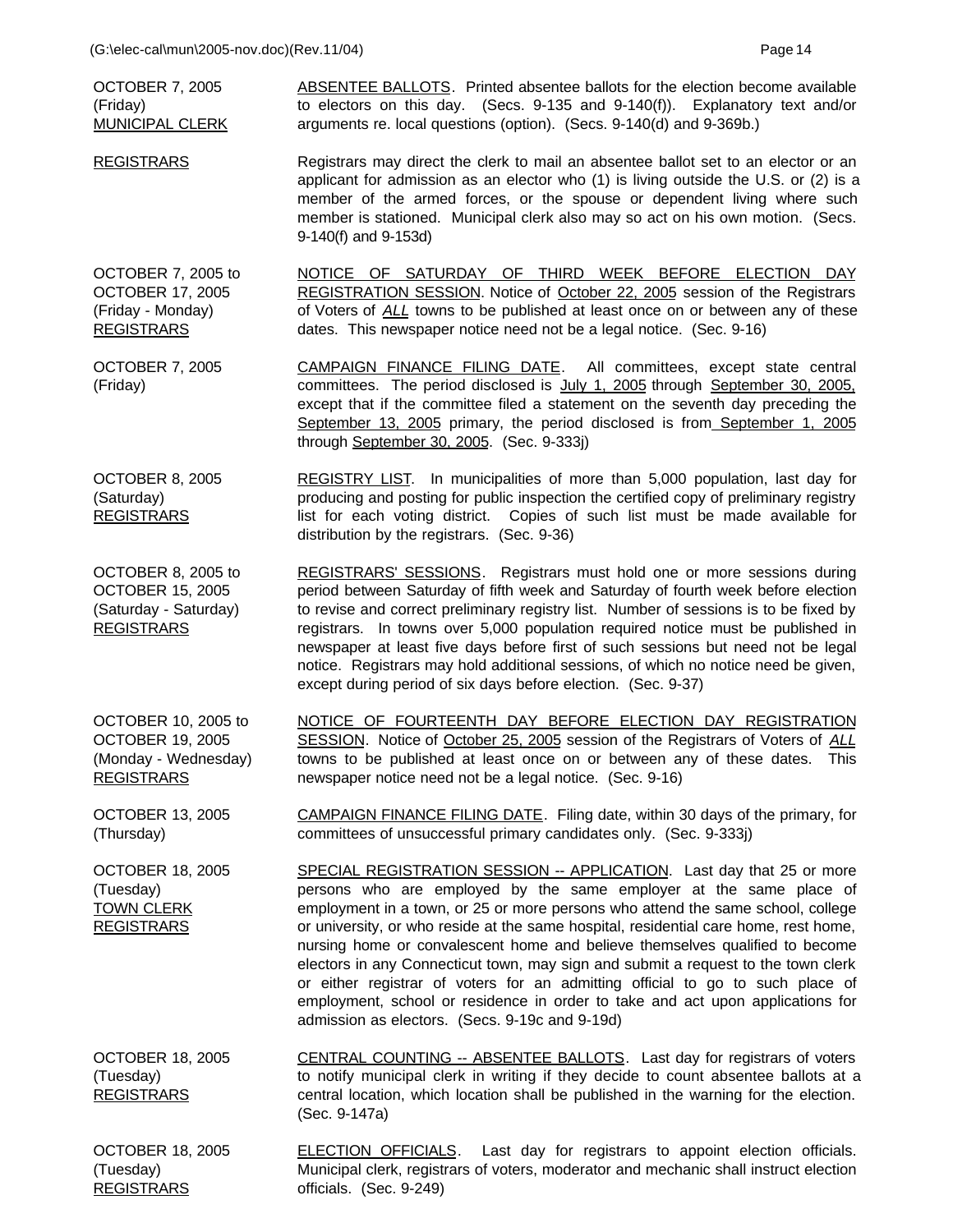| OCTOBER 19, 2005 thru<br><b>OCTOBER 25, 2005</b><br>(Wednesday - Tuesday)<br><b>REGISTRARS</b>      | REGISTRATION BY MAIL -- NOTICE OF ACCEPTANCE OR REJECTION TO BE<br>SENT ON DAY OF RECEIPT. When an application for registration by mail is<br>received during the period beginning on the 20th day before election and ending on<br>the 14th day before election, registrar must send by first-class mail a notice of<br>acceptance or rejection on day of receipt of application. The privileges as an<br>elector attach immediately upon approval of the application, and the new elector's<br>name is added to the registry list. If a notice of approval is later returned<br>undelivered, registrars must proceed with confirmation of voting residence notice<br>under Conn. Gen. Stat. Sec. 9-35 or Sec. 9-43 and may challenge applicant at<br>polls. (Sec. $9-23g(c)$ and $(d)$ ) |
|-----------------------------------------------------------------------------------------------------|--------------------------------------------------------------------------------------------------------------------------------------------------------------------------------------------------------------------------------------------------------------------------------------------------------------------------------------------------------------------------------------------------------------------------------------------------------------------------------------------------------------------------------------------------------------------------------------------------------------------------------------------------------------------------------------------------------------------------------------------------------------------------------------------|
| <b>OCTOBER 22, 2005</b><br>(Saturday)<br><b>REGISTRARS</b>                                          | SATURDAY OF THIRD WEEK BEFORE ELECTION DAY REGISTRATION<br>SESSION IN ALL TOWNS. Hours: 10:00 a.m. to 2:00 p.m. (Sec. 9-17)                                                                                                                                                                                                                                                                                                                                                                                                                                                                                                                                                                                                                                                                |
| OCTOBER 23, 2005 to<br><b>NOVEMBER 1, 2005</b><br>(Sunday - Tuesday)<br><b>REGISTRARS</b>           | NOTICE OF LIMITED REGISTRATION SESSION TO BE HELD ON THE LAST<br>WEEKDAY BEFORE ELECTION. Notice to be published at least once on or<br>between these dates of November 7, 2005 limited session of registrars of voters of<br>ALL towns. This newspaper notice need not be a legal notice. (Secs. 9-16 and 9-<br>17)                                                                                                                                                                                                                                                                                                                                                                                                                                                                       |
| OCTOBER 24, 2005 to<br><b>NOVEMBER 2, 2005</b><br>(Monday - Wednesday)<br><b>MUNICIPAL CLERK</b>    | <b>WARNING OF ELECTION</b> . Municipal clerk or assistant municipal clerk must<br>publish once, on or between any of these dates, notice of election, which notice<br>shall include the time and location of the polling places, and record each such<br>warning. (Sec. 9-226)                                                                                                                                                                                                                                                                                                                                                                                                                                                                                                             |
|                                                                                                     | If central counting of absentee ballots is timely designated by registrars of voters,<br>the warning for the election shall include such central location. (Sec. 9-147a)                                                                                                                                                                                                                                                                                                                                                                                                                                                                                                                                                                                                                   |
|                                                                                                     | The warning must also include a statement concerning any question to be included<br>on the ballot. (Secs. 9-369 and 9-369a)                                                                                                                                                                                                                                                                                                                                                                                                                                                                                                                                                                                                                                                                |
| <b>OCTOBER 25, 2005</b><br>(Tuesday)<br>4:00 p.m.<br><b>WRITE-IN</b><br><b>CANDIDATES</b>           | WRITE-IN REGISTRATION. Last day that write-in candidates for any office being<br>contested at election may register with Secretary of the State. However, a write-in<br>candidate for Representative Town Meeting (RTM) in a town which has 75 or more<br>members on its RTM must register with the town clerk of such town not later than<br>last business day before election. (Sec 9-373a)                                                                                                                                                                                                                                                                                                                                                                                              |
| <b>OCTOBER 25, 2005</b><br>(Tuesday)<br><b>TOWN CLERK</b><br><b>REGISTRARS</b>                      | PHYSICALLY DISABLED -- VOTER REGISTRATION. Last day for receipt by town<br>clerk or registrar of voters of mailed application for admission as elector on<br>prescribed form of any such person who became I8 years of age, U.S. citizen, or<br>resident of the municipality on or before October 25, 2005. Within ten days of<br>proper application, voting official to arrange for voter-making at place of<br>confinement. (Sec. 9-31a)                                                                                                                                                                                                                                                                                                                                                 |
|                                                                                                     | Such persons whose rights as to age, citizenship or residence mature after the<br>above date may apply up to 5:00 p.m. November 7, 2005. (Sec. 9-31a)                                                                                                                                                                                                                                                                                                                                                                                                                                                                                                                                                                                                                                      |
| <b>OCTOBER 25, 2005</b><br>(Tuesday)<br><b>ALL VOTER</b><br><b>REGISTRATION</b><br><b>OFFICIALS</b> | FOURTEENTH DAY BEFORE ELECTION DAY REGISTRATION SESSION --<br>REGISTRATION CUT-OFF. This is the last regular session for admission of<br>electors for those who become 18 years of age, U.S. citizens, or residents of the<br>municipality on or before October 25, 2005. Hours: 9:00 a.m. to 8:00 p.m. (Sec.<br>$9-17)$                                                                                                                                                                                                                                                                                                                                                                                                                                                                   |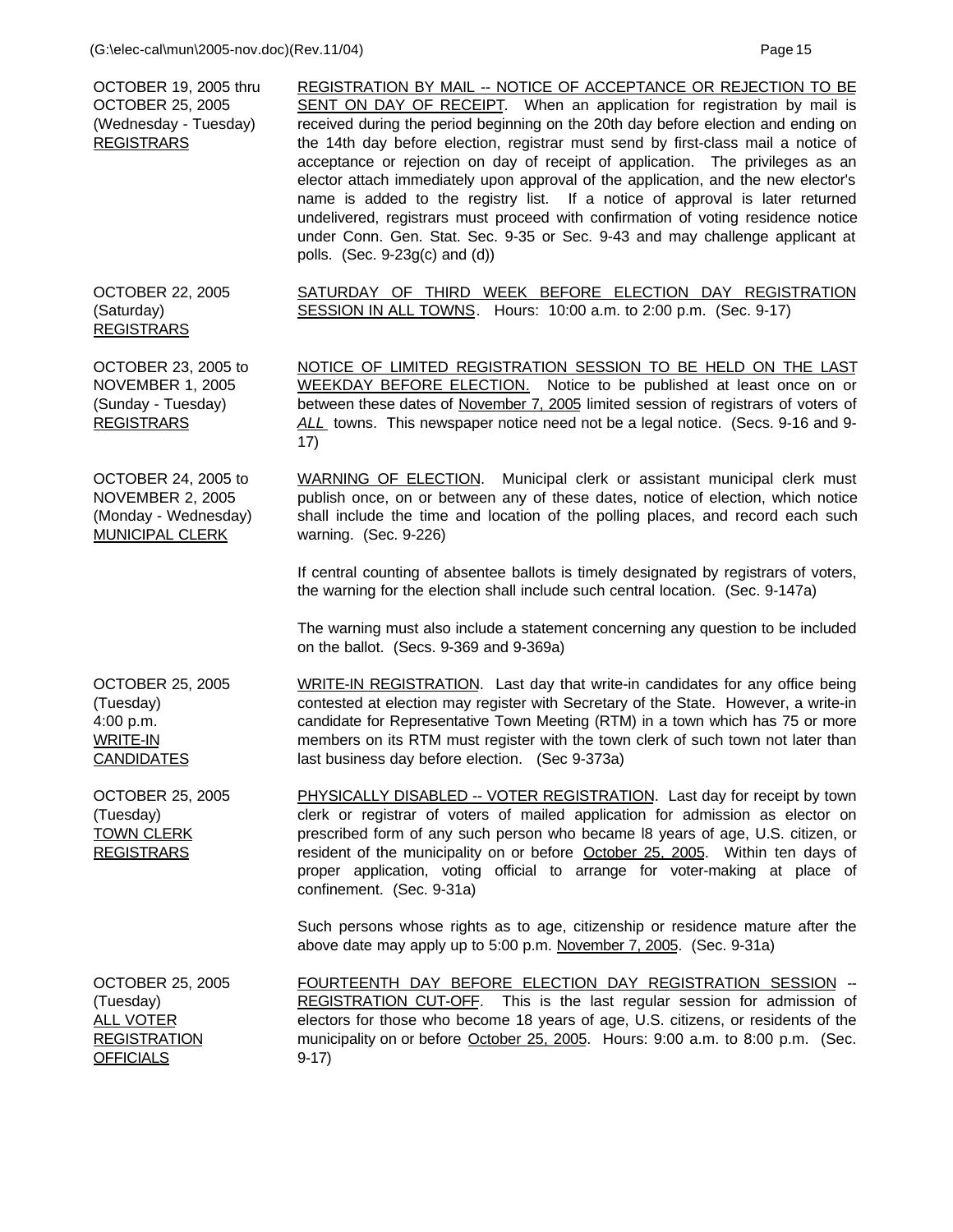Those whose rights as to age, citizenship or residence mature after the above date may apply in the office on a daily basis until the opening of the limited session on November 7, 2005 or at such limited session. (Sec. 9-19b(d))

Persons who do not fall into a "matured rights" category may apply for admission in the office between the cut-off date and the opening of the matured rights session but such applications are not effective until the third day following the date of the election. (Sec. 9-19g)

Final date to apply for crosstown admission. Actual approval by town of residence may occur after this date. (Sec. 9-19e)

Last day for 25-name petition session to be held. (Sec. 9-19c)

Last day for an elector to make a signed written request to the registrars of voters for erasure of his name from the registry list. (Sec. 9-35b)

OCTOBER 25, 2005 (Tuesday) REGISTRARS REGISTRATION BY MAIL -- ELECTION DEADLINE -- APPLICATION. Handdelivered mail-in registration applications must be *received* by registrars in applicant's town of residence (or by DMV or a voter registration agency) and, mailed mail-in registration applications must be *postmarked* by this date, for the applicant to be entitled to vote in the election. Electoral privileges of applicants meeting this deadline attach immediately upon approval by the registrar. For example, if a mail-in application is postmarked "October 25, 2005" and received on November 7, 2005, and if the applicant is otherwise qualified, the registrar approves the application on November 7th, adds the new elector's name to the list and the new elector may vote in the election on November 8th. If a notice of approval is later returned undelivered, registrars must proceed with confirmation of voting residence notice under Sec. 9-35 or Sec. 9-43 and may challenge applicant at polls. (Sec. 9-23g(d)(2))

OCTOBER 25, 2005 to NOVEMBER 1, 2005 (Tuesday - Tuesday) REGISTRARS REGISTRATION AND PARTY ENROLLMENT FIGURES. Registrars in each municipality must send written or faxed report to Secretary of the State. *Handdelivered or faxed* reports must be received beginning October 26, 2005 and by 4:30 p.m. on November 1, 2005. *Mailed* reports must be *postmarked* beginning 8:00 p.m. on October 25, 2005 and by midnight November 1, 2005. (Sec. 9-65)

OCTOBER 26, 2005 thru NOVEMBER 8, 2005 (Wednesday - Tuesday) REGISTRARS REGISTRATION BY MAIL -- NOTICE OF ACCEPTANCE OR REJECTION TO BE SENT WITHIN 10 DAYS. PRIVILEGES OF AN ELECTOR SHALL NOT ATTACH UNTIL THE DAY AFTER THE ELECTION OR THE DAY APPLICATION IS APPROVED BY REGISTRAR, WHICHEVER IS LATER. When a hand-delivered mail-in application is received during this period by registrars in applicant's town of residence (or by the DMV or a voter registration agency), or a mailed mail-in application for registration is postmarked during this period, registrar must act on the application and send by first-class mail a notice of acceptance or rejection within 10 days of receipt of the application, but privileges of an elector shall not attach until November 9, 2005, or until the application is approved by registrar, whichever is later. (Sec. 9-23g(d)(2))

## *IMPORTANT EXCEPTION:*

*If an application indicates that it was received by October 25, 2005 by the DMV or a voter registration agency (or a special assistant registrar or town clerk or a registrar of voters of another town), the registrar of voters of the town of residence shall mail a notice of acceptance or rejection on the day of receipt of such application during this period. Such persons whose applications are accepted acquire privileges of an elector immediately and may vote in the election. (Sec. 9-23g)*

CAMPAIGN FINANCE FILING DATE. State Central Committees. The period disclosed is July 1, 2005 through October 20, 2005. (Sec. 9-333j)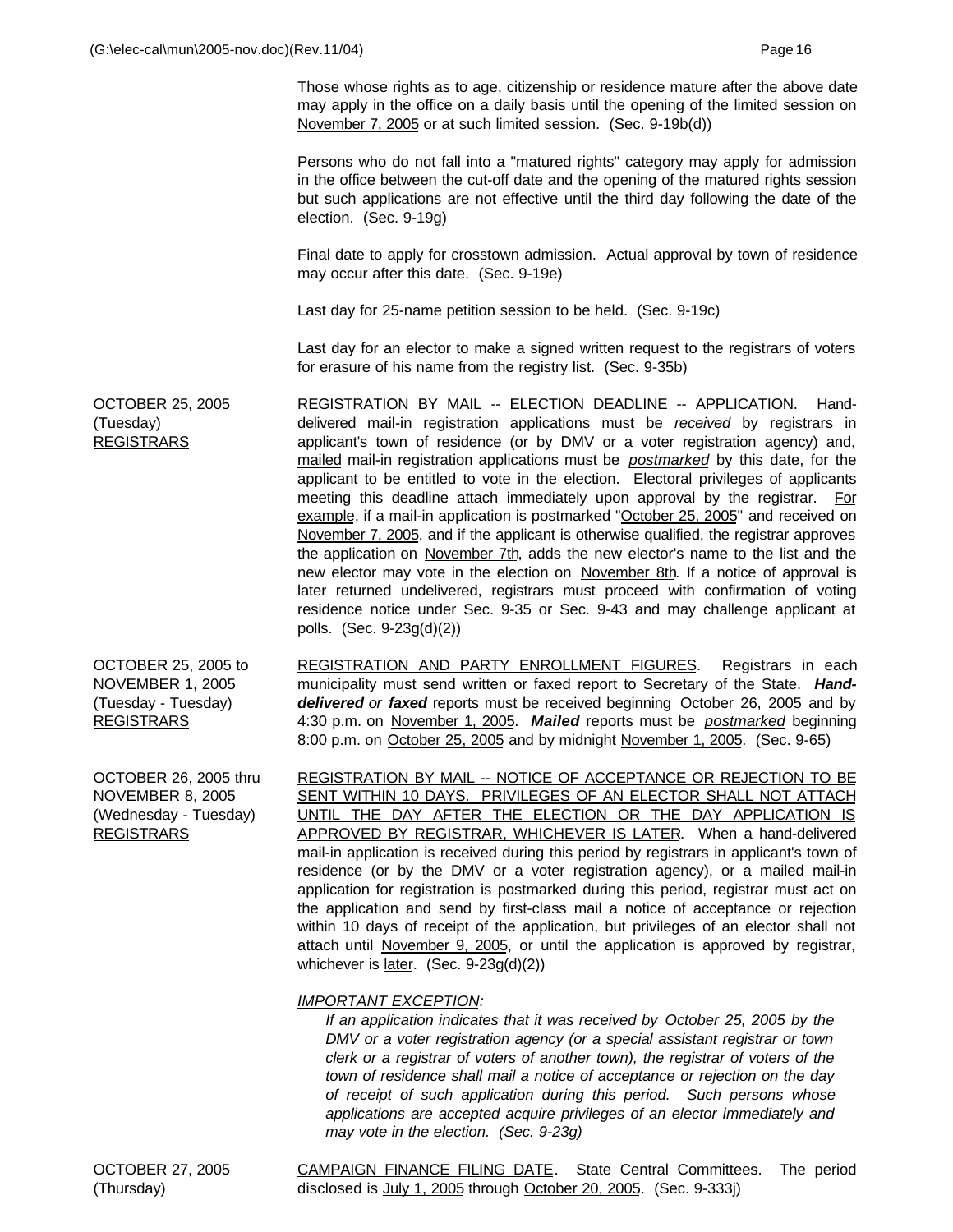OCTOBER 28, 2005 (Friday) MUNICIPAL CLERK

OCTOBER 28, 2005 (Friday) REGISTRARS

OCTOBER 31, 2005 (Monday) **REGISTRARS** 

AND REGISTRARS

SAMPLE BALLOT LABEL. Last day for clerk to file with Secretary of the State sample of completed ballot label. (Sec. 9-256)

CORRECTED REGISTRY LIST. Day for registrars to file certified corrected final registry list in municipal clerk's office. (Sec. 9-38)

REGISTRY LIST -- ELECTOR'S CLAIMS. Last day for any elector whose residence has been challenged since the last regular election or primary to file written request for retention of registration. (Sec. 9-43)

### NOVEMBER, 2005

- NOVEMBER 1, 2005 (Tuesday) **REGISTRARS** ABSENTEE BALLOT CHECK-OFF. Whether central counting of absentee ballots has been designated or not, beginning as soon after 11:00 a.m. as the absentee ballots are available from the municipal clerk the registrars may begin checking the absentee ballots on this and each weekday before the election. The ballots shall be checked not later than the last weekday before the election. The registrars shall check, without opening the outer envelopes, the names of such absentee voters on the official checklist to be used at such election by indicating "Absentee" or "A" preceding such name, and in the case of central counting shall also note such designation on a duplicate list. After checking is completed, municipal clerk seals unopened ballots for delivery between 10:00 a.m. and 12:00 noon, election day. (Sec. 9-140c(b))
- NOVEMBER 1, 2005 (Tuesday) REGISTRARS PRELIMINARY REGISTRY LIST. Last day for correction or revision of preliminary registry list by registrars. (Sec. 9-37)
- NOVEMBER 1, 2005 (Tuesday) CAMPAIGN FINANCE FILING DATE. All committees, except state central committees, which have made or received a contribution or expenditure in connection with the election. All town committees in municipalities holding November elections must file on this date regardless of whether they have made or received a contribution or expenditure in connection with the election. The period disclosed is October 1, 2005 through October 26, 2005. (Sec. 9-333j)
- NOVEMBER 1, 2005 (Tuesday) INSTITUTIONAL ADMINISTRATORS SUPERVISED BALLOTING DESIGNATION. Last day to request supervised absentee balloting in a nursing home or rest home, etc., with less than 20 electors. A written designation must be made by this date by either registrar of voters or the administrator of the institution for the election. (Sec. 9-159q)

This deadline does not apply to a nursing home or rest home, etc., with 20 or more electors because supervised voting is mandated at such institutions. (Secs. 9- 159q and 9-159r)

NOVEMBER 2, 2005 (Wednesday) REGISTRARS REGISTRY LIST. Last day for registrars to file with town clerk supplementary or updated registry list containing names and addresses of electors transferred, restored or added to registry list prior to this date, provided in municipalities of under 25,000, such additional names may be inserted in writing in final list. (Sec. 9-38)

NOVEMBER 6, 2005 (Sunday) 6:00 a.m. REGISTRARS UNOFFICIAL CHECKERS. Deadline for Town Chairmen or candidates (if qualified) to designate unofficial checkers to the registrars of voters. Registrar, at request of his town chairman, shall change appointments up to close of polls. (Sec. 9-235)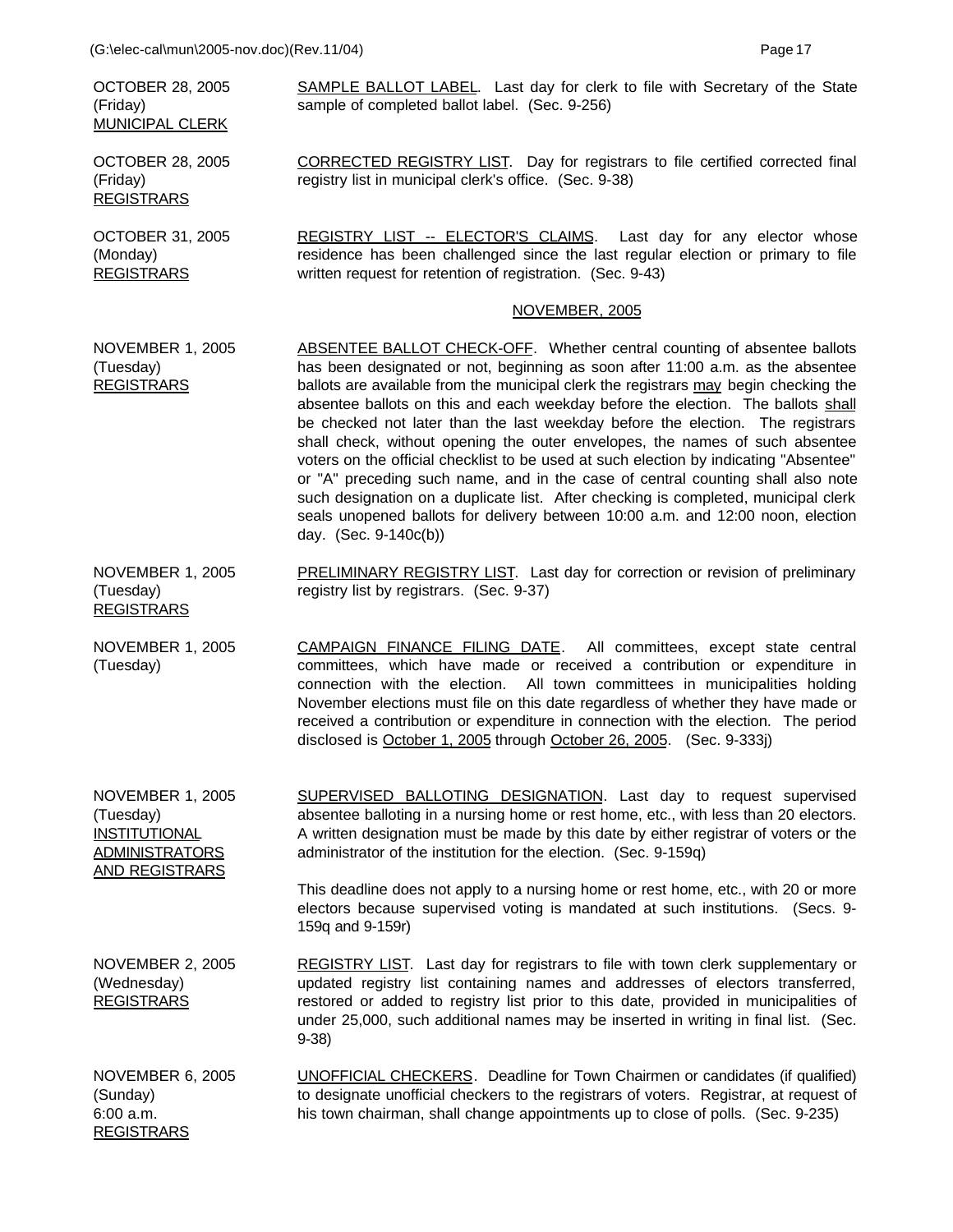In addition, any person (other than a candidate or election official) may serve as a runner. (Sec. 9-235b)

Unofficial Checkers for Questions: Registrars must notify (1) each committee and person on whose behalf a political committee statement of organization or a certificate of exemption has been filed for a question with the town clerk, and (2) each other group known to be for or against a referendum issue, of their right to submit designees to the registrars at least 48 hours before the opening of the polls, indicating their position on the question. (Sec. 9-235(e))

NOVEMBER 7, 2005 (Monday) REGISTRARS SUPERVISED BALLOTING DEADLINE. Supervision of absentee balloting shall be not later than the last business day before the election. (Secs. 9-159q and 9-159r) NOVEMBER 7, 2005 (Monday) 9:00 a.m. REGISTRARS TOWN CLERK PHYSICALLY DISABLED -- VOTER REGISTRATION. Deadline for receipt by town clerk or registrar of voters of mailed application for admission as elector on prescribed form of any such person whose qualification as to age, citizenship or residence was attained since October 25th. (Sec. 9-31a(b)(2))

NOVEMBER 7, 2005 (Monday) 5:00 p.m. **ADMITTING OFFICIALS** SERVICEMEN -- SPECIAL SESSIONS. Admitting official, on written request received at any time prior to 5:00 p.m. on this date, may admit as electors members of armed forces and former members of armed forces discharged within the calendar year immediately preceding such request, if found qualified. (Sec. 9- 25)

> Any application for voter registration from any serviceman and any person out of the country may be received until 5:00 p.m. of this day. (Secs. 9-25 and 9-26)

NOVEMBER 7, 2005 (Monday) REGISTRARS LIMITED REGISTRATION SESSION THE LAST WEEKDAY BEFORE ELECTION. Session of Registrars of Voters to admit those seeking to vote in election whose qualification as to age, citizenship or residence was attained since October 25th. Hours: 9:00 a.m. - 12:00 noon. (Sec. 9-17)

NOVEMBER 7, 2005 (Monday) REGISTRARS ABSENTEE BALLOT CHECK-OFF. Whether central counting of absentee ballots has been designated or not, beginning as soon after 11:00 a.m. on this day as the absentee ballots are available from the municipal clerk, the registrars shall check without opening the outer envelopes, the names of such absentee voters on the official check list to be used at such election by indicating "Absentee" or "A" preceding such name, and shall in the case of central counting also note such designation on duplicate list. After checking is completed, municipal clerk seals unopened ballots for delivery between 10:00 a.m. and 12:00 noon election day. Although checking may begin on November 1, 2005, it must be completed by this day. (Sec. 9-140c)

NOVEMBER 7, 2005 (Monday) ELECTION MATERIALS. Municipal clerks to provide election materials to Moderators before 8:00 p.m. (Sec. 9-259)

MUNICIPAL CLERK

NOVEMBER 7, 2005 (Monday) REGISTRARS NOVEMBER 7, 2005 (Monday) MUNICIPAL CLERK

VOTING MACHINES. Machines must be prepared and delivered to polling places with all necessary furniture and equipment by 6:00 p.m. (Secs. 9-238 and 9-247)

ABSENTEE BALLOTS. DEADLINE TO ISSUE. Absentee ballots may not be issued on election day, except electors who suddenly become ill within six days immediately preceding the close of the polls at the election or who are patients in a hospital within such six-day period, may apply for and be issued an absentee ballot up to the close of the polls. (Secs. 9-140(h) and 9-150c)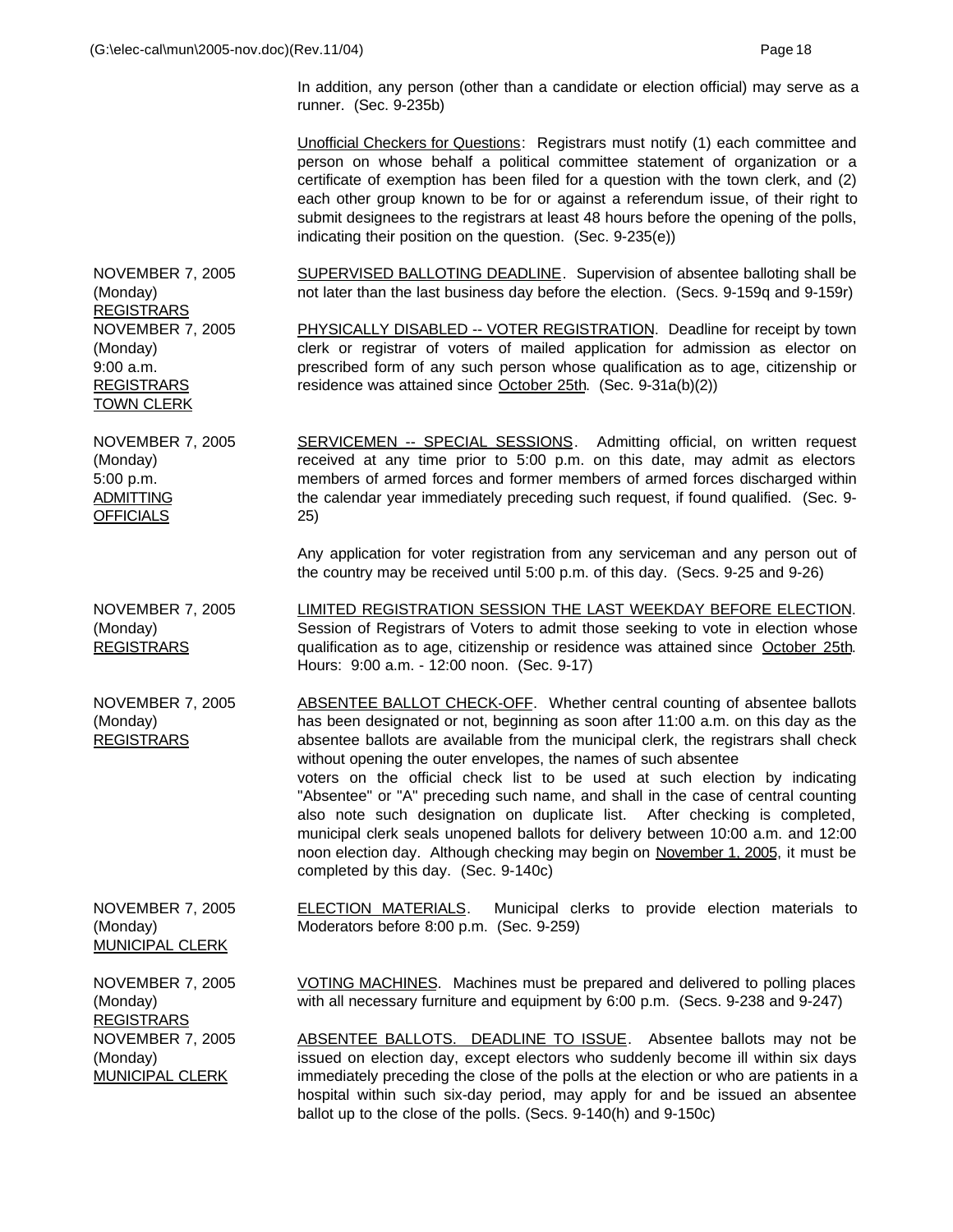NOVEMBER 7, 2005 (Monday) REGISTRARS

REGISTRY LIST. Last day before election to remove electors from registry list who have died, become disfranchised or confirmed in writing that they have moved out of town. An elector is deemed to have confirmed in writing that he has moved out of town if (1) the registrars have received a cancellation form or (2) the elector has notified DMV of a change of address out of town concerning a driver's license. (DMV notifies the registrars, and the registrars send Notice of Removal.) The names of persons removed are not sent to the polls and such persons may be restored on election day only if both registrars are contacted and consent to approve the applicant's request for restoration. (Secs. 9-32 and 9-35)

**INACTIVE LIST.** The registrars prepare an inactive list of (1) any person whose notice of approval of mail-in was returned undeliverable and who did not respond to a confirmation of voting residence notice sent thirty days prior to this date, and (2) any person who was sent a confirmation of voting residence notice between January 3, 2005—May 1, 2005 or between January 2, 2002--May 1, 2002 or between January 2, 2003—May 1, 2003 or between March 2, 2004--May 1, 2004 on the basis of the canvass and did not respond within thirty days after it was sent (and was not restored). The inactive list is sent to the polls. Electors on the inactive list may sign a restoration form at the polls and, if both registrars or both assistant registrars of voters in the polls consent, such elector may vote. (Secs. 9-23g(c), 9-35 and 9-42(c))

REMOVE FROM INACTIVE LIST. Last day before election to remove electors from inactive registry list who were sent a Confirmation of Voting Residence Notice four years ago and did not respond within thirty days after it was sent (and were never restored to the active list). (Sec. 9-35)

## \* ELECTION DAY \*

NOVEMBER 8, 2005 (Tuesday) ALL ELECTION **OFFICIALS** 

*MEETING OF ELECTION OFFICIALS* at polling places by 5:15 a.m. (Secs. 9- 174 and 9-259)

*MEETING OF MODERATOR AND ASSISTANTS* by 5:40 a.m. to place distance markers. (Sec. 9-236)

*DEMONSTRATOR VOTING MACHINE* to be provided inside polling place. (Sec. 9-260)

*VOTER'S BILL OF RIGHTS & 3 SAMPLE BALLOT LABELS* (and, if town so elects, 3 local question posters of explanatory text and/or arguments re local questions) to be posted in each polling place. (Secs. 9-255 and 9-369b and Sec. 8 of P.A. 02-83)

*VOTER REGISTRATION RECEIPT.* On election day an applicant whose name is not on the check-list may vote if, at the polls, he (1) presents a voter registration receipt from the DMV or other prescribed voter registration agency that his application was received by the deadline, (2) fills out a new voter registration card, (3) the card is approved by the registrars, and (4) the voter presents the required identification. (9-23g(d) as amended by Sec. 5 of P.A. 02-83)

*HOURS OF VOTING*. Polls to be open 6:00 a.m. to 8:00 p.m. Electors in line by 8:00 p.m. permitted to vote. (Sec. 9-174)

*ABSENTEE BALLOTS*. In order to be cast at an election, the absentee ballot must be received by the municipal clerk (1) by the close of the polls if it is mailed or if it is returned by a member of the immediate family of the applicant in person or by the qualified designee of an ill or physically disabled ballot applicant in person, or (2) by the day before the election if it is returned in person by the applicant. (Sec. 9-140b)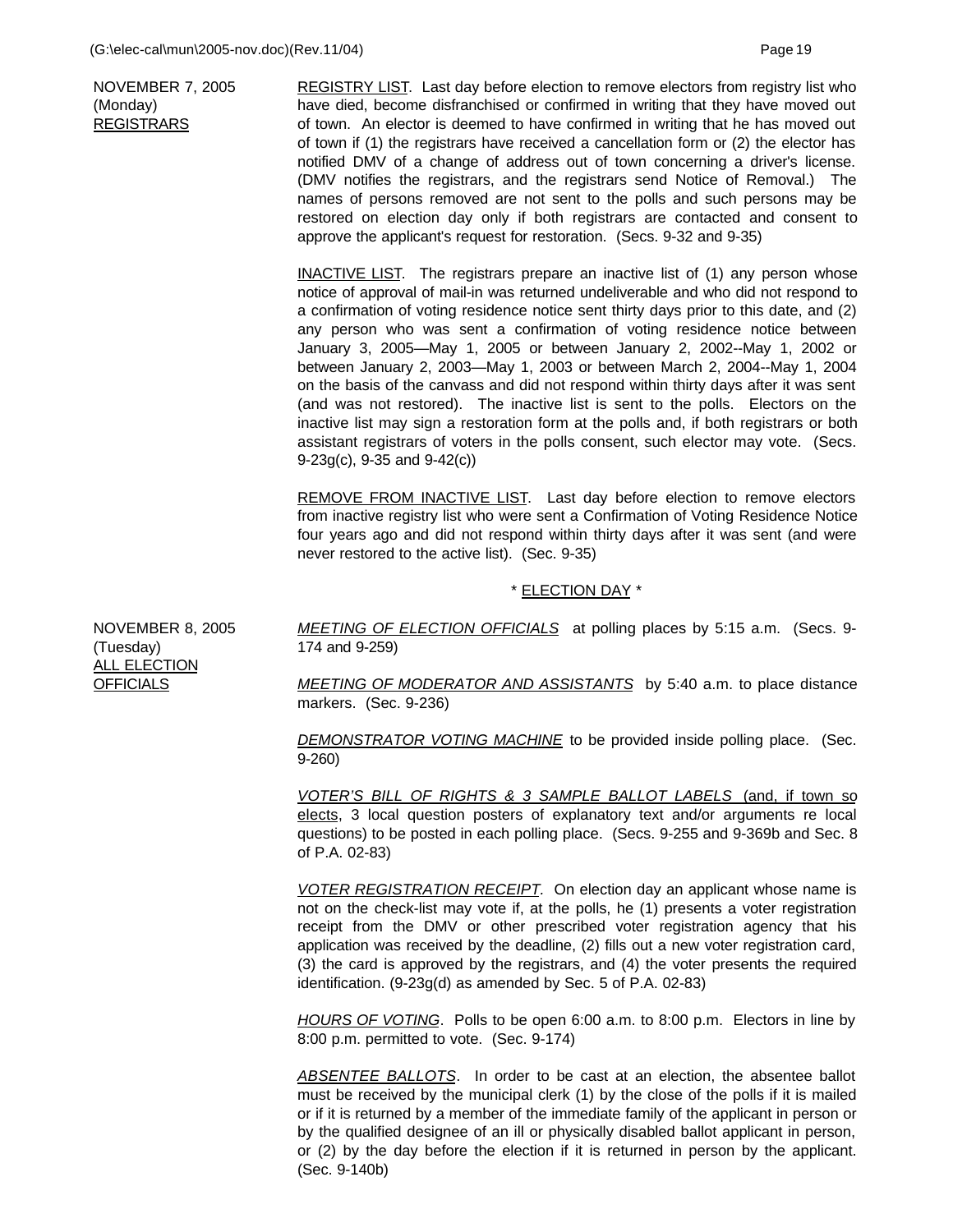*ABSENTEE BALLOTS*. Absentee ballots are to be delivered to the registrars of voters between 10:00 a.m. and 12:00 noon, at 6:00 p.m. (optional), and again, immediately after the close of the polls. Those ballots which are timely received after 11:00 a.m. of the last weekday before election are to be delivered to the registrars of voters at 6:00 p.m. and/or 8:00 p.m. In municipalities which have central counting of absentee ballots, at close of polls, registrars or assistant registrars shall deliver official checklist to central counting moderator. When counting of absentee ballots is complete, central counting moderator delivers check list, duplicate check list and returns required by Sec. 9-150b to head moderator. (Secs. 9-140c) NOVEMBER 8, 2005 (Tuesday) MODERATORS IMMEDIATELY AFTER THE CLOSE OF POLLS. Immediately after close of polls, checkers must deliver to moderator a certificate in duplicate, stating whole number of names on registry list and number checked thereon as having voted. Names of persons requesting a challenged ballot are crossed off registry list and added at end of list. (Secs. 9-232e and 9-307) Registrars at the respective polls must add their certificate to the checklist. Moderator must lock duplicate copy of moderator's return in voting machine. (Secs. 9-307 and 9-309). In municipalities which have central counting of absentee ballots, the head moderator shall add the results from the voting machines (on each polling place moderator's returns) to the absentee count recorded on the central counting moderator's return for the corresponding voting district. (Sec. 9- 150b(c)) NOVEMBER 9, 2005 (Wednesday) MODERATOR RETURN OF VOTES TO SECRETARY OF THE STATE. Head moderator must either: (1) fax one copy of the certificate of votes cast for each question and candidate to the Secretary of the State by 12:00 midnight on election day and then send such return to the Secretary of the State not later than 3 days later (Monday, November 14, 2005 – Friday is a holiday) or (2) deliver immediately by hand to the Secretary of the State not later than 6:00 p.m. of day after the election or to the state police not later than 4:00 p.m. who shall deliver by hand to the Secretary of the State before 6:00 p.m. one copy of duplicate certificate of votes cast for candidates. If the Head moderator faxes the return to the Secretary of the State, he must also send (by hand delivery or mail) return by November 14, 2005. The other copy of the return is filed with the municipal clerk on or before this date. (Secs. 9-314 and 9-369a) NOVEMBER 9, 2005 (Wednesday) MODERATORS CERTIFIED CHECK LIST to be deposited with Municipal Clerk. (Sec. 9-307). TIE VOTE OR "CLOSE" VOTE -- RECOUNT. For provisions relating to automatic recanvass where tie vote or where plurality of winning candidate was within limits prescribed by statute, see Sections 9-310, 9-311a and 9-311b. Recanvass of close question vote -- Sec. 9-370a. NOVEMBER 9, 2005 thru DECEMBER 31, 2005 (Wednesday - Saturday) REGISTRARS REGISTRATION BY MAIL -- NOTICE OF ACCEPTANCE OR REJECTION TO BE SENT WITHIN 10 DAYS. When an application for registration by mail is received during this period registrar must send by first class mail a notice of acceptance or rejection within 10 days of receipt of application. The privileges as an elector attach immediately upon approval of the application, and the new elector's name is added to the registry list. If a notice of approval is later returned undelivered, registrars must proceed with confirmation of voting residence notice under Conn. Gen. Stat. Sec. 9-35 or Sec. 9-43 and may challenge applicant at polls. (Sec. 9- 23g(c) and (d)) NOVEMBER 11, 2005 DISCREPANCY -- RECOUNT. Last day for head moderator to order recount when

(Friday) MODERATORS there is a discrepancy in returns. (Secs. 9-310 and 9-311)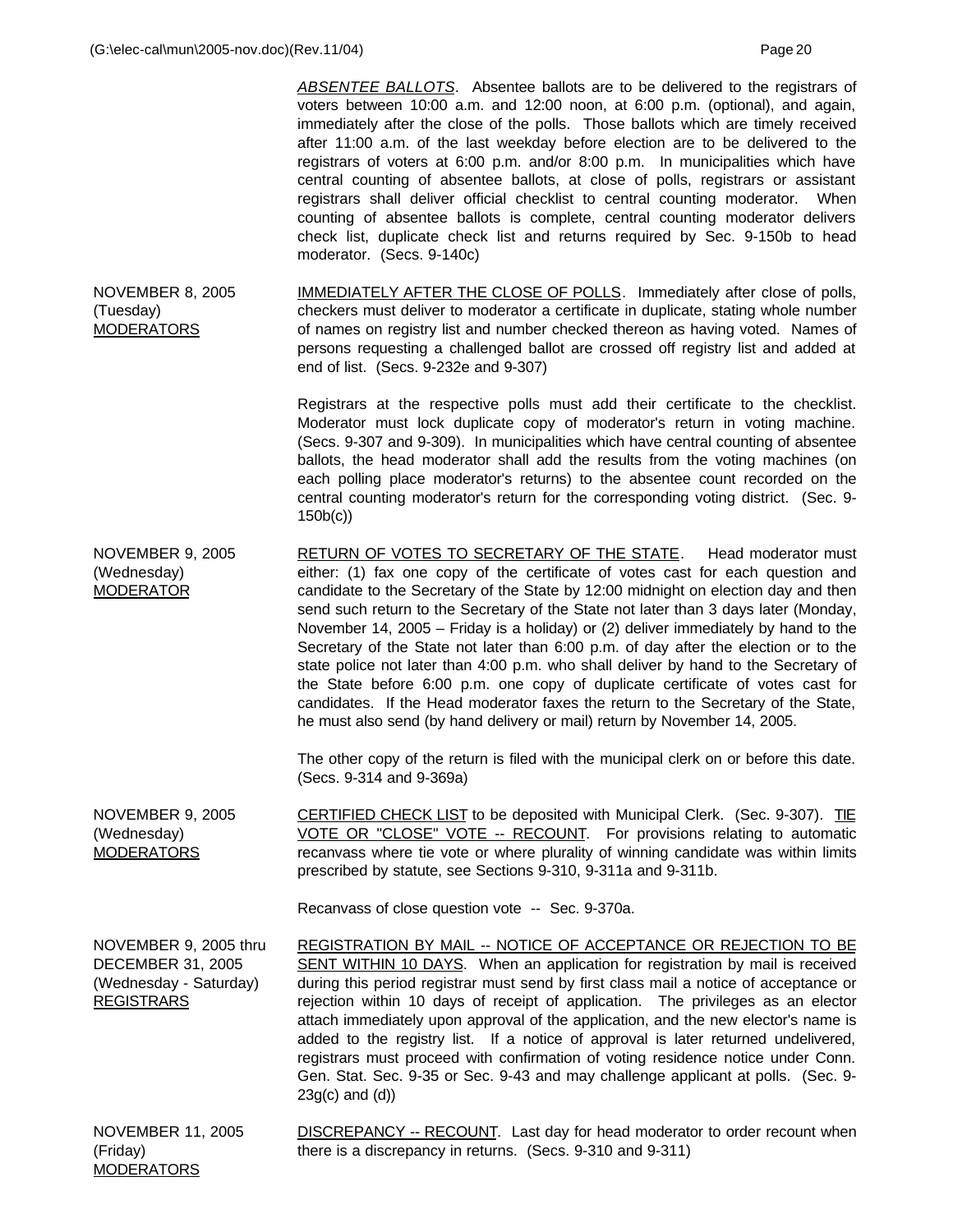(G:\elec-cal\mun\2005-nov.doc)(Rev.11/04) Page 21 NOVEMBER 14, 2005 (Monday) MUNICIPAL CLERK MACHINE REPORTS. Reports of machine mechanics and reports of registrars and party watchers provided for in Sections 9-244 and 9-246 from municipal primary to be kept by municipal clerk through this day. (Secs. 9-245 and 9-436) NOVEMBER 14, 2005 (Monday) MUNICIPAL CLERK PRIMARY FORMS. Municipal clerk destroys if no contest is pending, and no subpoena has been issued by the State Elections Enforcement Commission, the following forms used at the municipal primary: sealed depository envelopes by district containing inner and outer envelopes from which absentee ballots have been removed, together with the contents of serially-numbered outer envelopes marked "rejected"; all executed absentee ballot applications and direction by registrar forms; the numerical list of serially-numbered absentee envelopes issued; the list of applicants who have been issued more than one absentee ballot under Sec. 9-153c; all unused printed absentee ballots; absentee ballots received after the polls close; and list of absentee ballot applicants who returned their absentee ballots. (Secs. 9-140(e), 9-150a(f), 9-150b(f), (h) and (j), and 9-153c(c)) NOVEMBER 16, 2005 (Wednesday) **MODERATORS** CLOSE VOTE OR DISCREPANCY RECOUNT. Last day to conduct close vote or discrepancy recount. (Secs. 9-310, 9-311, 9-311a, 9-311b, 9-370a) NOVEMBER 18, 2005 (Friday) MUNICIPAL CLERK ABSENTEE BALLOTS REPORT. Last day for municipal clerk to file with Secretary of the State statement accounting for number of absentee ballot forms received from said Secretary for the election. (Secs. 9-139c and 9-232e) NOVEMBER 18, 2005 (Friday) MUNICIPAL CLERK LIST OF ELECTED OFFICIALS. Municipal clerk to file with Secretary of the State by this date a statement of the name, post office address and term of each person elected to office. If an elected town clerk is registrar of vital statistics, ex officio, such return shall so indicate. (Sec. 9-320) NOVEMBER 22, 2005 (Tuesday) CANDIDATES AND ELECTORS ELECTION CONTEST. Last day for bringing any complaint contesting ruling of moderator or count of votes to superior court. (Sec. 9-328) NOVEMBER 22, 2005 (Tuesday) MUNICIPAL CLERK VOTING MACHINES. Voting machines are to remain locked through this date. (Secs. 9-266 and 9-310) NOVEMBER 23, 2005 (Wednesday) MUNICIPAL CLERK REPORT OF REFERENDUM. Municipal clerk to file with Secretary of the State result of a referendum (a) on charter or charter amendment, or (b) on the question of the acceptance of a special act, or (c) conducted in accordance with the provisions of a special act. (Sec. 9-371) NOVEMBER 29, 2005 (Tuesday) MUNICIPAL CLERK RUN-OFF ELECTION. Run-off election for offices in which tie-vote resulted is to be held three weeks after election. At least three days' notice of such adjourned election must be published by municipal clerk. (Sec. 9-332) DECEMBER, 2005 DECEMBER 8, 2005 (Thursday) MUNICIPAL CLERK COPIES OF CHARTERS. Last day for clerk to file with Secretary of the State three certified copies of any charter, charter amendments or home rule ordinance amendments approved at the election, with the effective date indicated and in the

copies of the complete charter or ordinance incorporating such amendments. (Sec. 7-191(h)) DECEMBER 8, 2005 (Thursday) CERTIFICATE OF CANVASS COMPLETION. Last day for registrars of voters to file with Secretary of the State a certificate signed under penalties of false

case of the approval of charter or home rule ordinance amendments, three certified

statement stating that the annual canvass of voters was completed. (Sec. 9-32)

REGISTRARS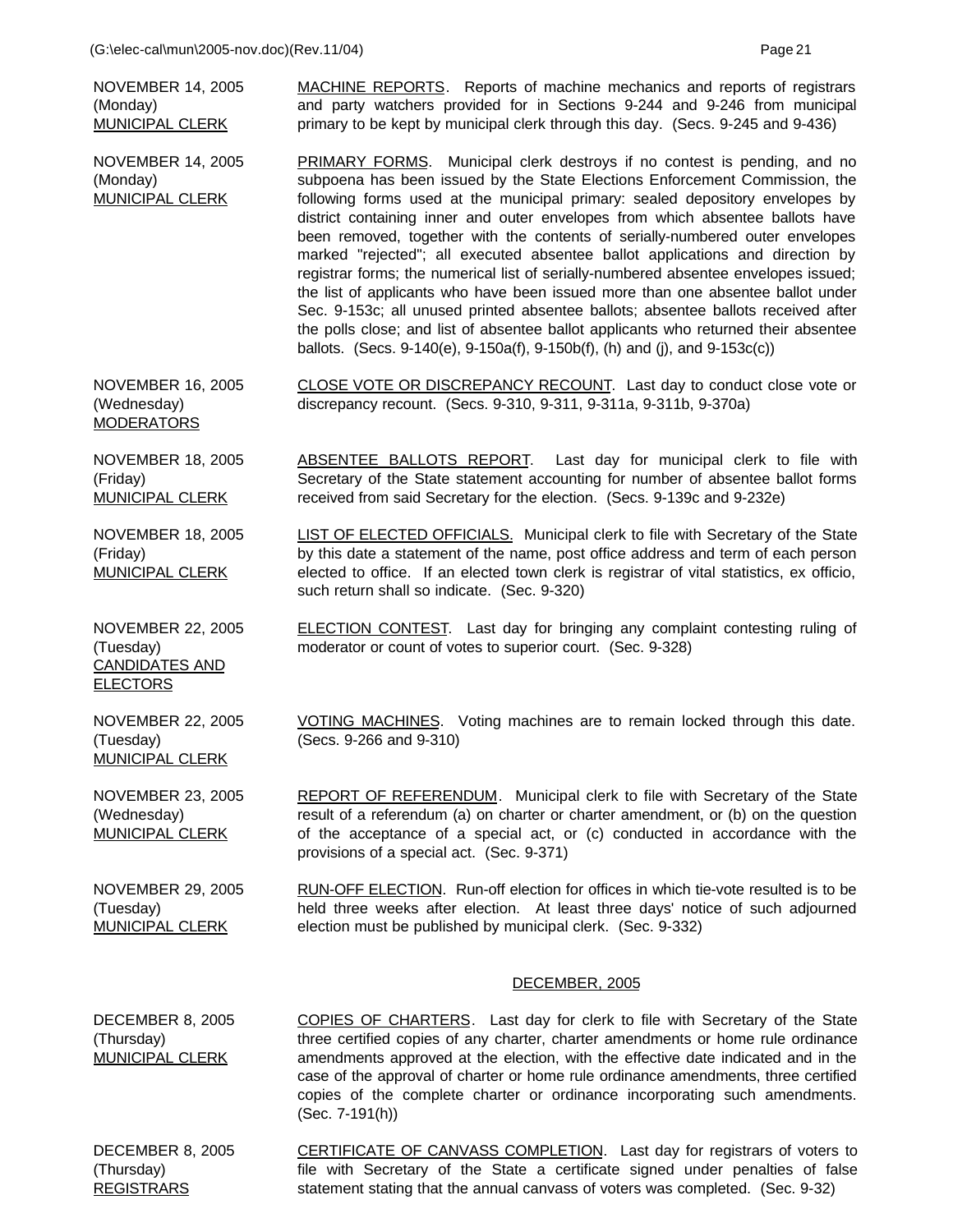DECEMBER 12, 2005 (Monday) CAMPAIGN FINANCE FILING DATE. Committees of unsuccessful candidates in primary which reported and continued a deficit. (Sec. 9-333j)

> Committees of unsuccessful candidates in a primary which reported a surplus must distribute their entire surplus by this date. (Sec. 9-333j)

DECEMBER 19, 2005 (Monday) CAMPAIGN FINANCE FILING DATE. Committees of unsuccessful candidates in primary which reported a surplus.

> The committee must distribute its entire surplus by **December 12, 2005**, and the manner of its distribution must be disclosed in this report. (Sec. 9-333j)

### JANUARY, 2006

JANUARY 9, 2006 (Monday) CAMPAIGN FINANCE FILING DATE. Filing date for all committees except state central committees. (Sec. 9-333j)

> A candidate or political committee organized for the election which has eliminated any deficit or distributed any surplus may terminate upon the filing of this statement. (Sec. 9-333j)

JANUARY 9, 2006 (Monday) MUNICIPAL CLERK MACHINE REPORTS. Reports of machine mechanics and reports of registrars and party watchers provided for in Sections 9-244 and 9-246 for municipal election to be kept by municipal clerk through this day. (Sec. 9-245)

JANUARY 9, 2006 (Monday) MUNICIPAL CLERK ELECTION FORMS. Municipal clerk destroys, if no contest is pending and no subpoena has been issued by the State Elections Enforcement Commission, the following forms used at November 8, 2005 municipal election: sealed depository envelopes, by district, containing inner and outer envelopes from which absentee ballots have been removed, together with the contents of serially-numbered outer envelopes marked "rejected"; all executed absentee ballot applications and direction by registrar forms; the numerical list of serially-numbered absentee envelopes issued; the list of applicants who have been issued more than one absentee ballot under Sec. 9-153c; all unused printed absentee ballots; absentee ballots received after the polls close; and list of absentee ballot applicants who return their absentee ballots. (Secs. 9-140(e), 9-150a(f), 9-150b(f), (h) and (j), and 9-153c(c))

JANUARY 30, 2006 (Monday) CAMPAIGN FINANCE FILING DATE. State Central Committees. The period disclosed is October 17, 2005 through December 31, 2005. (Sec. 9-333j)

### FEBRUARY, 2006

FEBRUARY 7, 2006 (Tuesday) CAMPAIGN FINANCE FILING DATE. Committees established for the election which reported and continued a deficit.

> Committees organized for the election which reported a surplus must distribute the same by this date. (Sec. 9-333j)

FEBRUARY 7, 2006 (Tuesday) CAMPAIGN FINANCE FILING DATE. Committees organized for the election which reported a surplus.

> The committee must distribute its entire surplus by January 31, 2006, and the manner of its distribution must be disclosed in this report. (Sec. 9-333j)

### MARCH, 2006